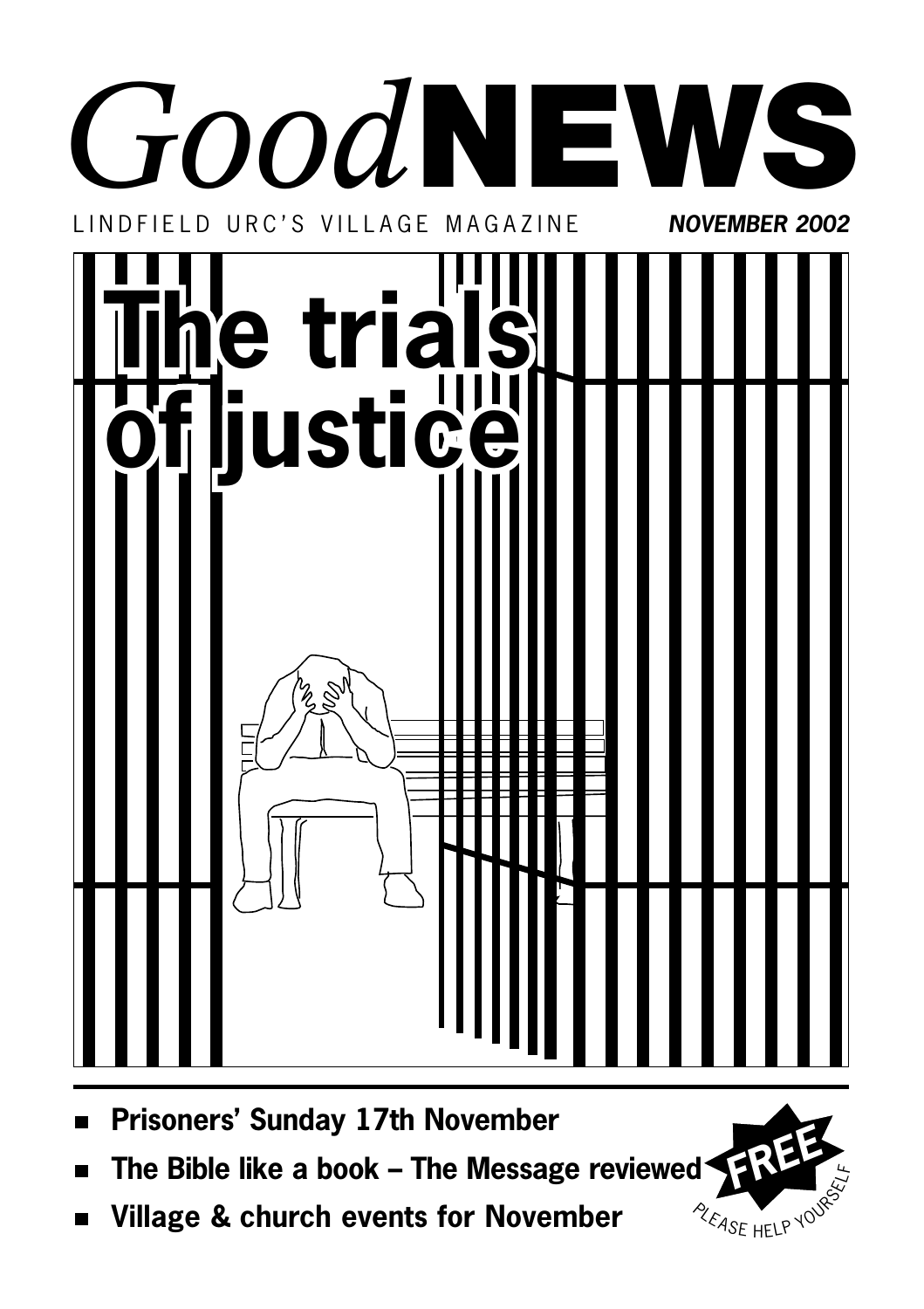## *Good***NEWS**

*This magazine is produced by: Lindfield United Reformed Church, 50 High Street, Lindfield, West Sussex RH16 2HL*

**Editor:** David Tingley <david@visualeclipse.co.uk> Tel: 01444 451024 **Editorial Oversight:** Hilary Shepherd

**Copydate** for the December edition is 12noon, Sunday 10th November 2002. All contributions should be given to the Editor by this time via Email or paper copy can be placed in the "GoodNEWS" pigeon hole at the rear of the church. Please ensure that you include contact details in case of query.

### **Directory**



**Minsiter:** Vacant at present

**Secretary:** Mr. Ron Goodenough "Downside" Stone Quarry Road, Chelwood Gate RH17 7LS Tel: 01825 740351; Fax: 01825 740157 Email: ron@rgoodenough.freeserve.co.uk

**Assistant Secretary:** Mrs. Sue Waller 58 Queens Road, Haywards Heath RH16 1EE Tel: 01444 455047 Email: susanwaller@lineone.net

**Treasurer:** Vacant at present

**Accountant:** Mr. Ken Walden "Prisken" 1 The Cedars, Haywards Heath RH16 1UR Tel: 01444 458707 Email: prisken@btinternet.com

**Pastoral Assistant:** Rev. Mike Gardiner 48 Finches Gardens, Lindfield RH16 2PB Tel: 01444 482559 Email: mike.g@virgin.net

*A list of serving Elders can be found in Who's Who?*

*Editorial*



**I** guess you, like me, has **guess you, like me, have winter evenings beginning to draw in! But never fear, in this issue there is plenty to inspire and amuse you in spite of weather conditions.** 

We have a special feature for Prisoners' Sunday, where Stuart Dew informs us of a few home truths about the Criminal Justice system, and gives us ideas to help out in wider society – **page 4**. On a similar theme, Suzy Jacques shares some thoughts from Corrie ten Boom, a victim in a concentration camp during the war, see **page 8**.

There are plenty of missionrelated items this month – as we support OpenDoors for November **(page 20)** and we read the final part of Dickie Twort's newsletter **(page 22)** and the usual visit to Freetown, care of our resident missionary – Nikki Taylor – on **page 21**.

Kids fun starts with a story on **page 16**, and a competition to win some pre-Christmas goodies! If you are young then make sure you enter these regular competitions – get free stuff and get involved. Why not write about what's going on in your life?

Of course, you can check the family news on **page 9** and see events and services in November on the centre-spread – **page 14**. *David Tingley, editor*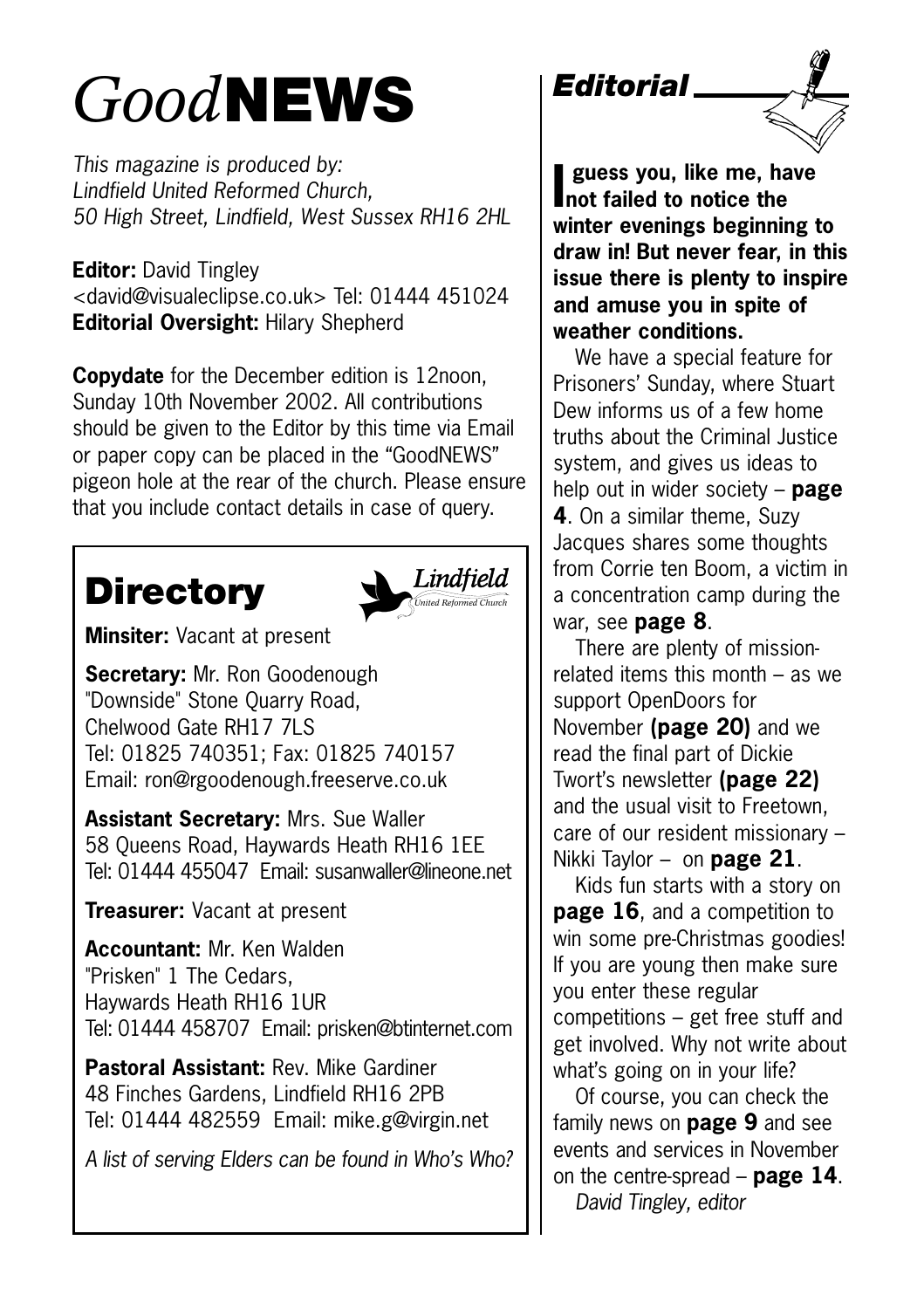#### **Michael Palin, when interviewed recently on TV by Michael Parkinson, said that throughout his travels he had not yet found 'paradise' on earth.**

Strange, I thought, for paradise is all around if one only has the heart to seek and recognise it. You are probably thinking that it is easier to say than accept, especially when you see and hear of world events and experience as we all do at various times, personal difficulties. A paradise on earth is available, however, when the heart and soul is blessed by the Spirit.

It is then when one, by the power of God's spirit, seeks and finds that all things are made anew. It is when we recognise God's hand at work in creation – including people, objects, sound etc – then we are filled with awe, then we give thanks, rejoice in our Creator and cherish all that He has provided. At such times we glimpse and experience, perhaps only briefly, paradise on earth.

The most precious encounter of God's signature on earth must surely be all God's people. Each of us is unique, God inspired and made in His likeness (Genesis 1:27). If we accept that we are made in His image we must also share His nature. Our own nature, however, because of the fall of

Adam and Eve became clothed in the ways of the world and God's nature has become buried deep within our souls. Many consider they are comfortable with this (and many are not) yet within us all God's ways still dwell.

All when challenged acknowledge what is right and wrong, good and bad, truth and untruth, love and hate, light and darkness. Some people may argue that these qualities are of man who has come to define and refine them down through the ages in written law. To counter this viewpoint, who but God by His very nature within us has inspired these feelings that have written mans laws for living?

If then we acknowledge God's very nature dwells within us, then once atoned by the blood of Christ, His Holy Spirit will renew our hearts into His ways. We are then prepared and equipped for witness. With God manifestly within us is it not, therefore, key that we seize the opportunities that present themselves each day to help the unbeliever along the way to catch a glimpse of God and His kingdom?

Imperfect as we are let us shine the light of Christ with enthusiasm to the world. Let's pray that Michael Palin will one day find paradise on earth.

*Mark Turner, Elder*

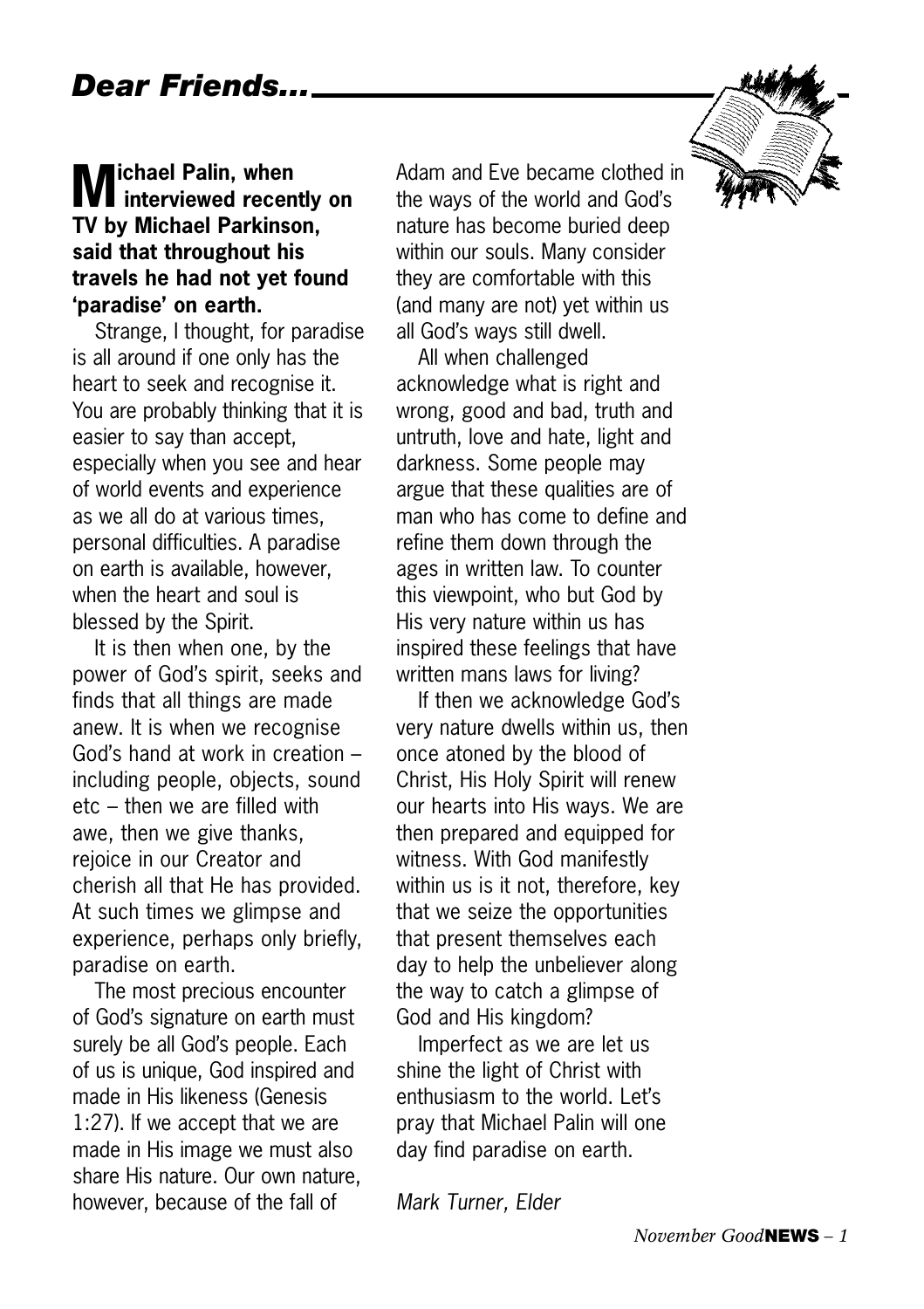### *Prayer Diary*

|            | Prayer Diary                                                                                                                                                                                                                                                                                                                                      |
|------------|---------------------------------------------------------------------------------------------------------------------------------------------------------------------------------------------------------------------------------------------------------------------------------------------------------------------------------------------------|
| <b>NUS</b> | . For ourselves, that we may discern God's will<br>• Lift up to God the person who may be considering the pastorate here<br>• Pray for their family and the Church he/she may be leaving                                                                                                                                                          |
| NON        | • Uphold our worship leaders/musicians and their preparation<br>• Pray for those who go into the local schools from the three churches<br>• For teachers and all staff at schools in this area                                                                                                                                                    |
| TUE        | • The children/young people in our Brigades – that they may come<br>to know Jesus for themselves<br>. Mid Sussex YMCA which seeks to house homeless youngsters<br>. World Aids Day on 1st December                                                                                                                                                |
| WED        | • Pray that more people may desire to attend our regular prayer times<br>(Mon 9.15am, Wed 9.45am, Fri 7.30am)<br>• Iris Green and her team - Wednesday Lunch Fellowship<br>• Last month's mission - Shoe Box and Samaritan's Purse                                                                                                                |
| THUR       | PLEASE REMEMBER<br>TO PRAY EVERY DAY<br>• Annual Church Meeting on 8th November<br>FOR GOD'S CHOICE OF A<br>• All those standing for election to the<br>NEW MINISTER. Also, for<br>Eldership<br>the on-going ministry at<br>• For Charles Martin and Ron Goodenough<br>both Lindfield and<br>• The Church Prayer Evening on Nov 28th<br>Balcombe. |
| ᅊ          | • For inspiration & encouragement for the Evangelism Group<br>• Gwen & Derek Hillman and team - Friday Lunch Fellowship<br>• Remember with thanks those preparing to preach for us this month                                                                                                                                                     |
|            | • Junior Church, Carpe Diem and the 14+ Group<br>• Prisoners, victims of crime and all those working in prisons<br>• Michael Davies (Balcombe URC Interim Moderator) and Leoni Wren (Sec.)<br>• Haywards Heath URC & Lewes URC/ Methodist                                                                                                         |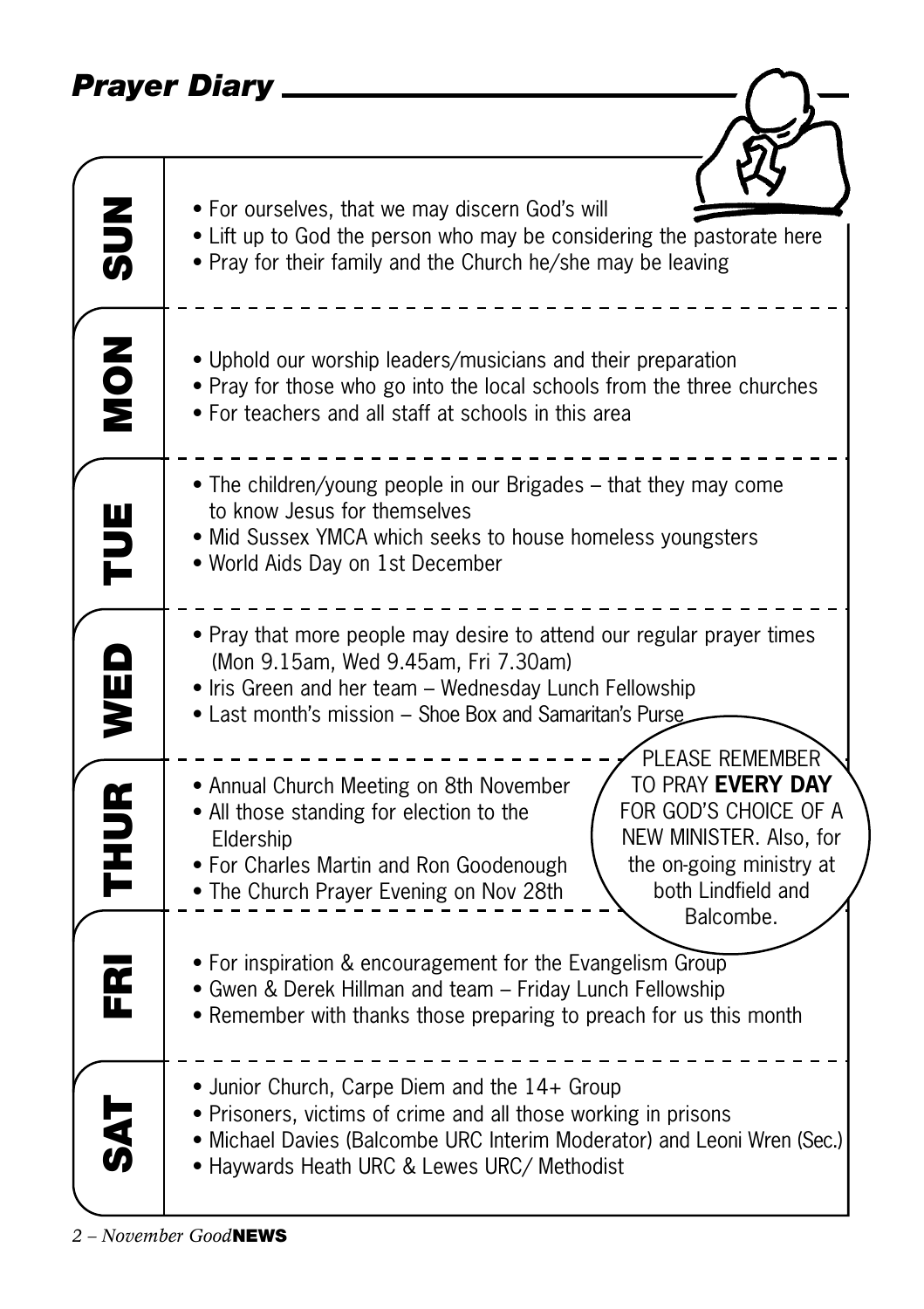### The URC Southern Synod Youth and Children's Work Forum presents **"Playing with worship"**

An opportunity to attend one of two free workshops that address the issue of how the worship and learning approach in our churches reflects the needs of children and young people in today's culture.



**"Godly Play"** – This workshop will introduce Godly Play, an alternative way of presenting the Christian story to children, so that they can experience, explore and respond for themselves.

**"Refreshing Worship"** – This workshop will explore some of the principles and practice of alternative, creative worship relevant to the culture of today.

**at St John's URC, Orpington, Saturday 2nd November, 10.30am-1pm**

### **PERDIDO PLAYERS**

Leader: Peter Swann with John Barling (vocalist)

On Saturday 30th November 2002 at 7.30pm in the King Edward Hall in aid of St Catherine's Hospice.

An evening of musical entertainment and also a chance to dance, a chance to sing, to enjoy a hearty ploughman's supper, convivial company and help St Catherine's Hospice.

Tickets £7.50 available from Christine Giltrow,Tom Burford and Peter Swann.

*Saltmine Theatre Company presents... THE VIGIL* by Ladislas Fodor

When a body goes missing questions arise. When the corpse belongs to the most controversial figure in history then an answer has to be found. The Vigil is the story of the search for that answer in the most potentially explosive trial the world has ever seen. A vivid re-imagining of the events surrounding the first Easter Sunday.

www.saltmine.org/stc. Touring the country in 2002/03.



**Chequer Mead Arts Centre, East Grinstead, 7.30pm. (01342 302000)**

**Contact Fiona Tingley, who will organise a church block booking.**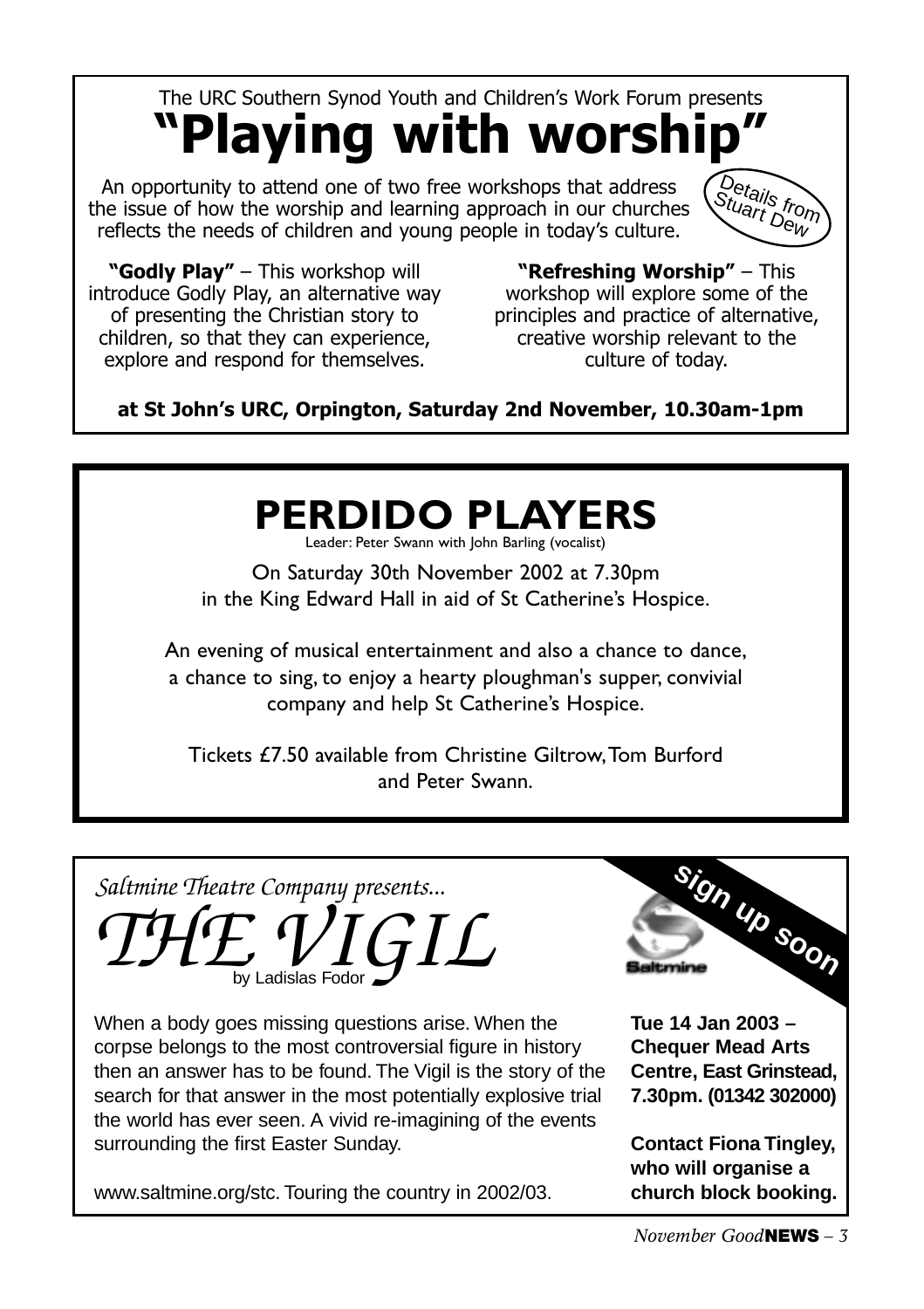# **Keep the family**

#### **Sunday 17th November is identified as Prisoners' Sunday, when churches are asked particularly to focus upon prisoners, victims of crime and the workings of the criminal justice system.**

Jesus reminded us (in Matthew 25) that when Christians feed the hungry, take in a stranger, care for the sick, clothe those who have nothing to wear, or visit those in prison, we do it for Him. Our church scores very well on caring for the sick, we arrange regular lunches for the elderly, and quite a few of us take our nearly new clothes to a charity shop for recycling – which leaves probably the more difficult options. My Life Application Bible describes these as simple acts of mercy; it says that as individual Christians we cannot hand over responsibility for them to church or government.

There are chaplains in the 136 prisons in England and Wales, who are helped by six thousand chaplaincy volunteers. Christian people are also involved in many other projects to assist the rehabilitation of offenders, or to support families of offenders or victims.

Preserving the family ties of people in prison has been identified as one of the best ways of reducing the risk of re–offending, and the Churches' Criminal Justice Forum and other Christian organisations are promoting schemes which encourage this. A recent report from the government's Social Exclusion Unit noted that families are largely left out of decision–making concerning prisoners, and that prison visiting halls can be unpleasant and frightening places, particularly for children.

Traditionally, the English criminal justice system is adversarial in nature, setting the state against the offender, and leaving the victim and the community on the periphery. Restorative Justice schemes, which are now being used with some young offenders, offer an opportunity for dialogue, to arrange restitution, to repair hurt, and for the offender to take greater responsibility for his actions. The Churches' Criminal Justice Forum supports Restorative Justice as being in

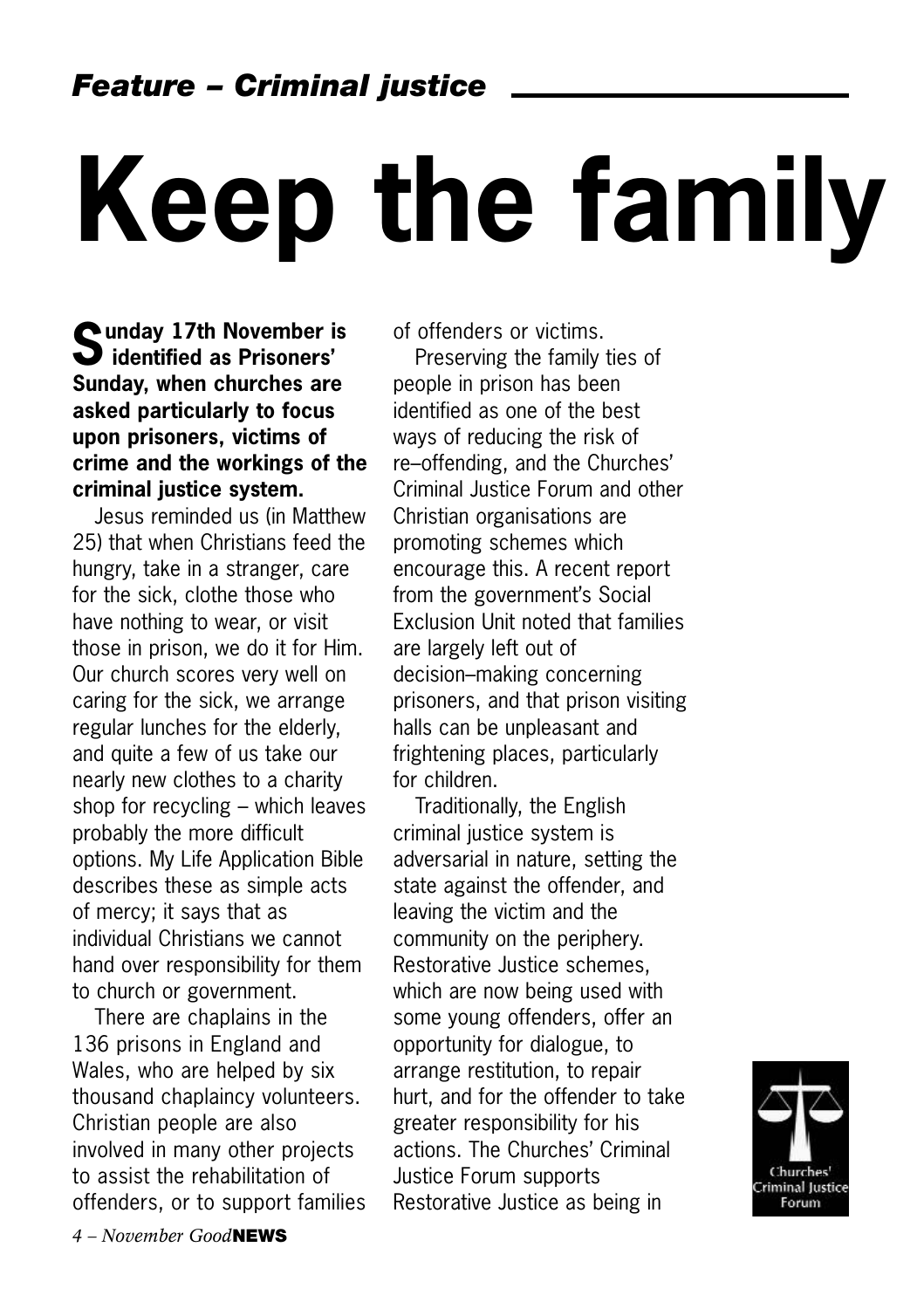

keeping with Christian principles.

Victim awareness, concern for wrongdoers, justice, repentance and restoration were all constant themes of Jesus's earthly ministry. One of the two villains crucified with Him admitted his wrong–doing on the cross. Jesus was clearly satisfied that his repentance was genuine and, although his was a capital sentence, he was restored within the Kingdom of God.

*Stuart Dew*

### **DID YOU KNOW?**

80% of prisoners have writing skills at or below the level expected of a child of eleven.

70% of prisoners suffer from at least two major mental health disorders.

37% of women prisoners have previously attempted suicide.

The number of women in prison has gone up by 70% in ten years.

Compared with the general population, prisoners are thirteen times more likely to have been in care as a child.

Every year, 8,000 children suffer the consequences of a mother's imprisonment.

The risk of being a victim of crime is the lowest it has been for twenty years.

A majority of people asked, believe that people come out of prison worse than when they went in.

80% of young offenders sent to prison re–offended within two years.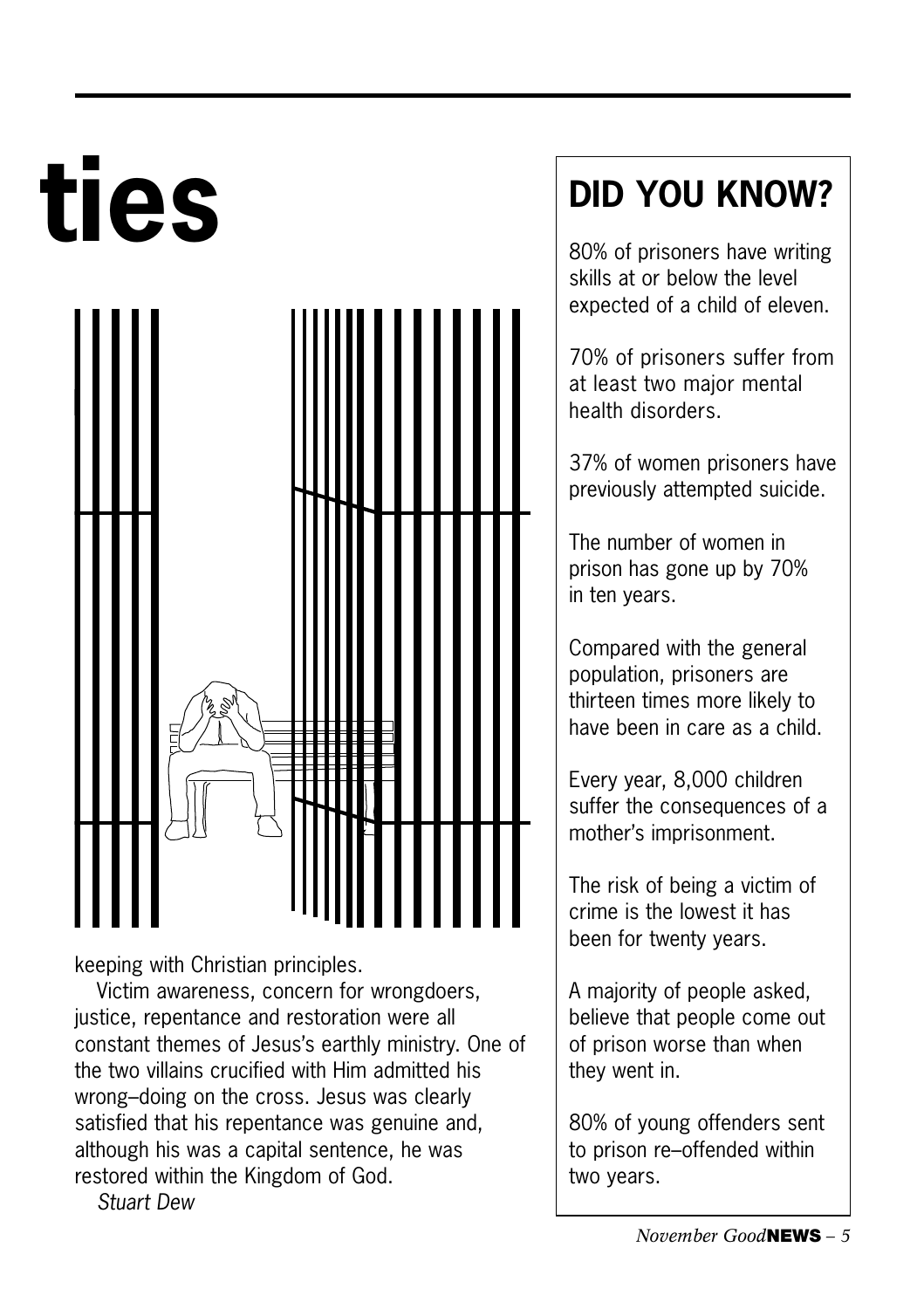## *So, what do you care?*

#### one

**When you read about harsher penalties for mobile phone thieves, do you think:**

- a. It's got nothing to do with me.
- b. I wonder if that's the best way to deal with the problem.
- c. Sentences should be harsh it's the only way to set a good example.

#### two

|                                                                                                                                                                                                                                | You see someone working on a community sentence project. |  |
|--------------------------------------------------------------------------------------------------------------------------------------------------------------------------------------------------------------------------------|----------------------------------------------------------|--|
| Do you think:                                                                                                                                                                                                                  |                                                          |  |
| and the company of the company of the control of the company of the company of the company of the company of the company of the company of the company of the company of the company of the company of the company of the comp |                                                          |  |

a. It's got nothing to do with me.

b. I hope they are learning a skill that they can use after their sentence is served. **B** 

c. They should be in prison, they have been let off lightly.

### three

#### **You are called for jury service. Do you think:**

| a. Can I get out of it? |  |  |  |
|-------------------------|--|--|--|
|                         |  |  |  |

- b. It's a big responsibility. My decisions will affect people's lives.
- c. I hope I get them sent down.

### four

#### **A man approaches you and asks if he can phone home on your mobile; he left his car unlocked and it has been stolen. Do you think:**

a. I'll pretend not to hear and walk on.

- b. This could be me, needing help in a situation like this.
- c. It may teach him a lesson, to lock his car in future.

### five

#### **If you unexpectedly had a windfall of £35,000 would you:**

a. Order a luxury yacht.

**B** b. Use some to support a project that would make a difference to people's lives.

c. Offer it to the government to lock up one more offender for a year.

*If your answers are mainly B, you clearly have a heart for these issues. (If your answers are all A or C, we suggest a chat with an elder!).* 

| ÷. |  |
|----|--|

 $A \Box$ 

 $C \Box$ 

 $A \Box$ **B**  $c \Box$ 

| - -  |  |
|------|--|
| ____ |  |
|      |  |
| _    |  |
|      |  |
|      |  |

 $A \Box$ **B**  $C \Gamma$ 

 $C \Box$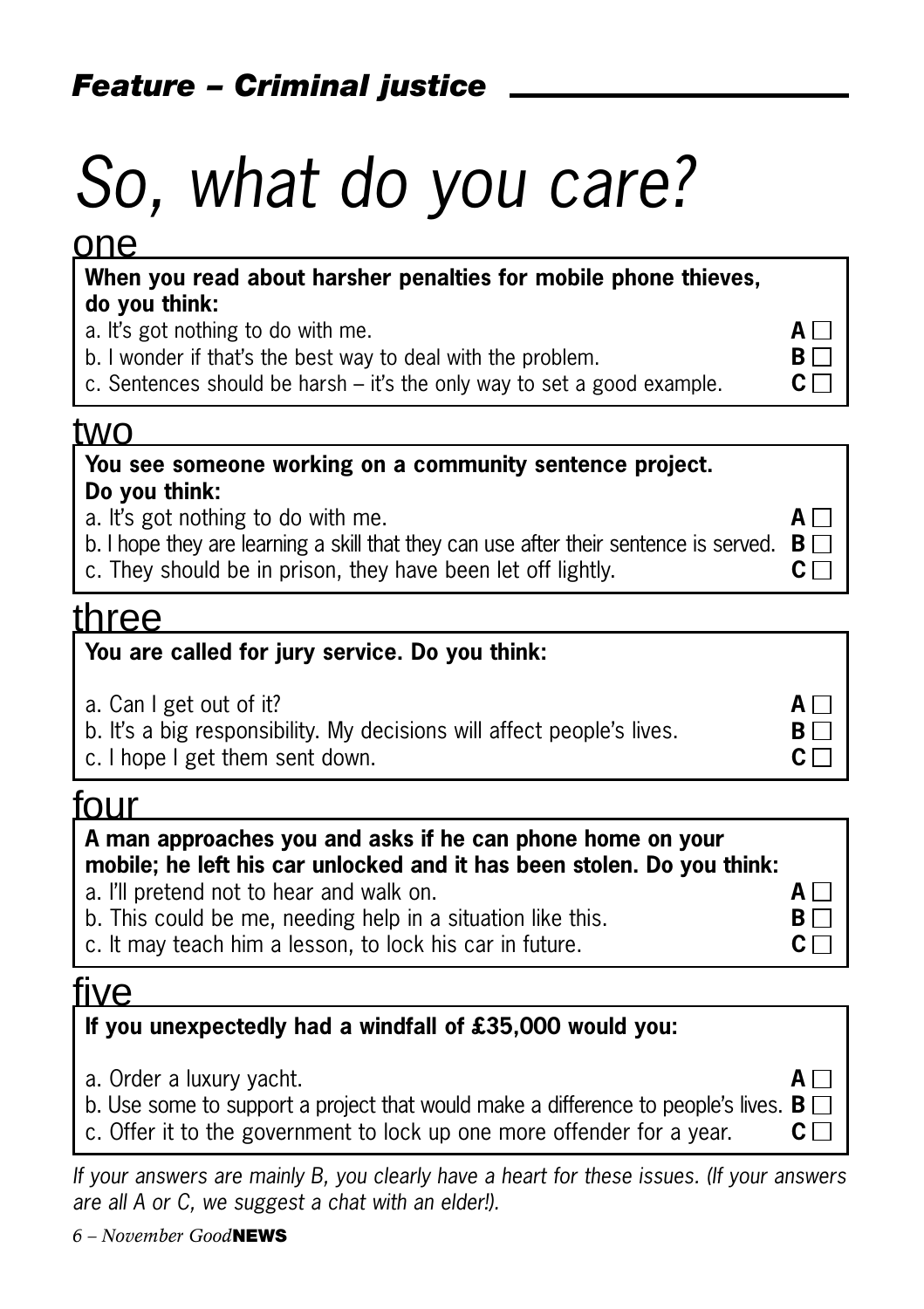

Ask if the chaplaincy team at Lewes prison requires volunteers.

Alpha courses are run in most prisons. Alpha for Prisons is looking for churches that will offer support for people on release.

Volunteer with Victim Support.

Offer to be a community representative on the panel which oversees young offenders on Referral Orders (an Order based on Restorative Justice principles).

Be a mentor for young offenders.

Support Mid Sussex YMCA. They have successfully run a housing scheme for young people for eight years; their involvement is coming to an end but they are looking for an opportunity to start another similar venture. They would love to have a Board member from our church .

Help serve refreshments at a prison visitor centre. Lewes

would be the nearest. Families have often travelled long distances and value a cup of tea before or after a visit.

Be a play worker. Prison visiting rooms generally have a play area for young children which may be supervised by volunteers. This can give parents the opportunity to talk about serious issues without interruption.

Get involved with Brighton and Hove FareShare, which re–cycles supermarket food past its sell–by date, but within its use–by period, for the benefit of the homeless.

Do what Christians do best – uphold these issues in your prayers.

*This is by no means an exhaustive list. See Stuart Dew for further details.* 

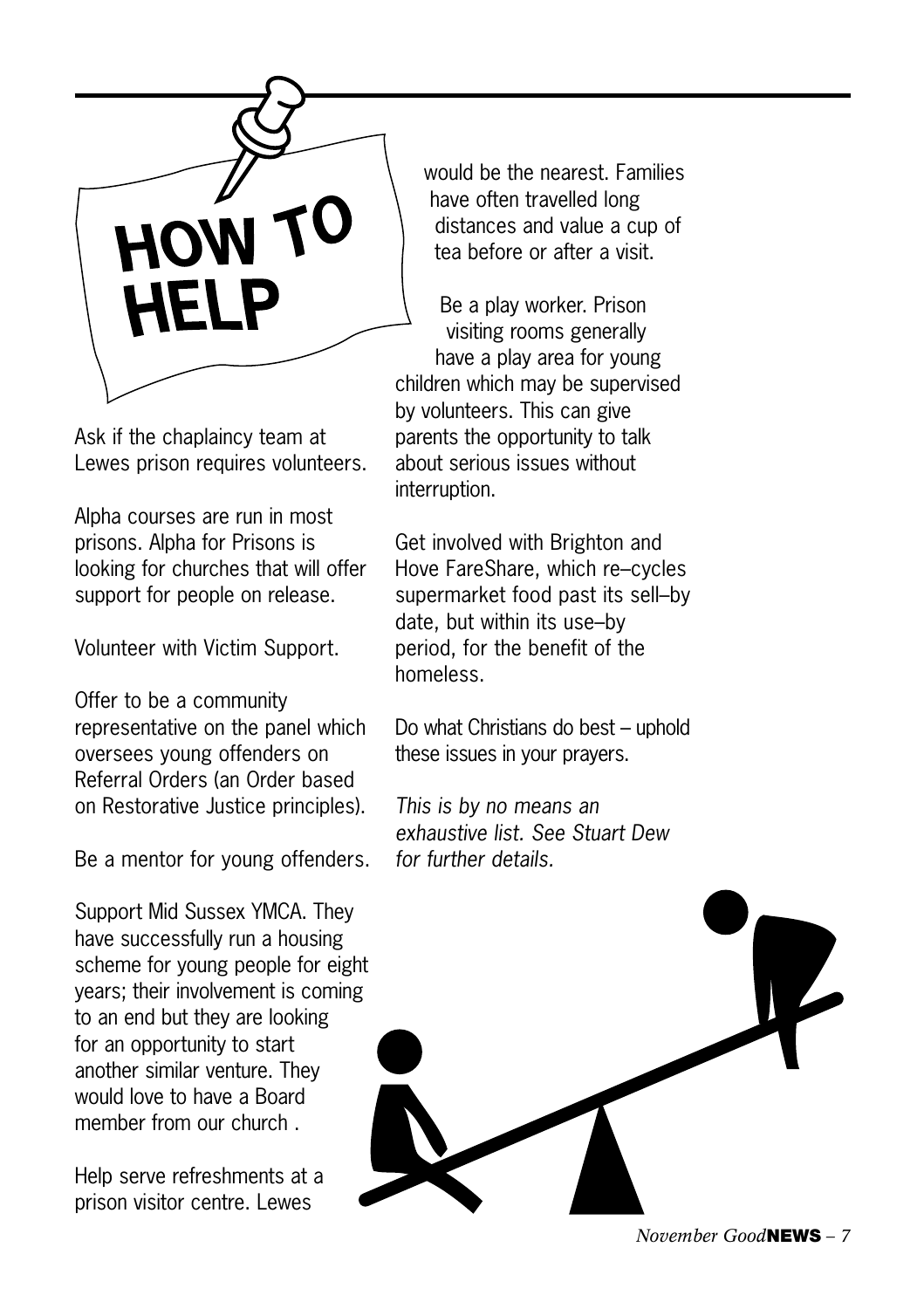### *Corrie ten Boom*

*"It was in a church in Munich that I saw him – a balding heavy–set man in a grey overcoat, a brown felt hat clutched between his hands… It was 1947 and I had come from Holland to defeated Germany with the message that God forgives... One moment I saw the overcoat and the brown hat; the next, a blue uniform and a visored cap with its skull and crossbones. It came back with a rush: the huge room with its harsh overhead lights; the pathetic pile of dresses and shoes in the centre of the floor; the shame of walking naked past this man. I could see my sister's frail form ahead of me, ribs sharp beneath the parchment skin ... The place was Ravensbruck and the man who was making his way forward had been a guard – one of the most cruel guards. Now he was in front of me, hand thrust out: 'A fine message, Fraulein! How good it is to know that, as you say, all our sins are at the bottom of the sea!'*

*And I, who had spoken so glibly of forgiveness, fumbled in my pocketbook rather than take that hand. 'You mentioned Ravensbruck in your talk,' he was saying. 'I was a guard there.'…'But since that time,' he went on, 'I have become a Christian. I know that God has forgiven me for the cruel things I did there, but I would like to hear it from your lips as well. Fraulein,'– again the hand came out – 'will you forgive me?'"*

#### **This is an extract from one of Corrie ten Boom's books "Tramp for the Lord" (Hodder & Stoughton). Re–reading three of her books I've been challenged in many ways. This is just one example.**

Are there things that you are holding on to, which you need to forgive someone for doing to you? Like Corrie you might find this impossible to do in your own strength. If that is the case, please read on. I hope you will find that, where our human nature fails us, God is faithful to help us forgive.

Corrie knew she had to forgive him. God forgives our sins, but we are also taught by Jesus, 'But if you do not forgive men their sins, your Father will

not forgive your sins'. (Matthew 6v15).

Yet Corrie also knew that forgiveness is not an emotion, it is an act of the will. So she prayed that Jesus would help her – if she lifted her hand to the guard, that Jesus would supply the feeling.

And as she did, warmth and forgiveness flooded through her. She knew God's love – it was not her love, it was the power of the Holy Spirit working with her willingness to obey God's commands.

If Corrie could forgive the cruelty of a concentration camp, can you not also forgive whatever wrong has been done against you? *Suzy Jacques*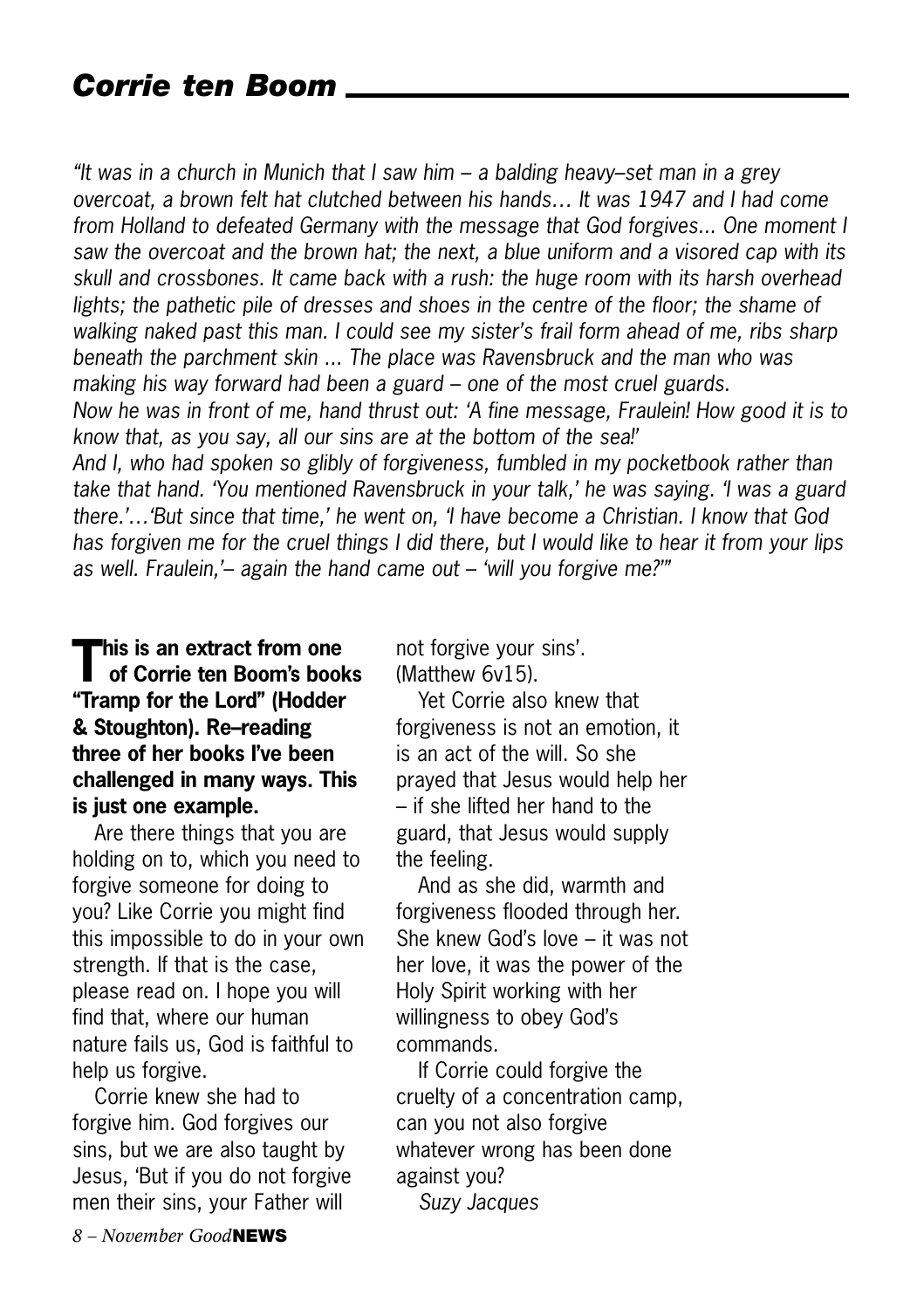## Managers' request

The Spring Clean that moved to the Autumn, has now been 'shunted' into Winter! The date is Saturday **23rd November** from 9am and your help would be appreciated. Please put your name on the notice board in the upper concourse. We will be cleaning parts that our contract cleaners rarely reach! *John Blake*

### **Boys' Brigade Coffee Morning**

#### Saturday **16th November**

10am – 12 noon. All welcome! Cakes for the stall would be appreciated! Contact Terry Ward (01444 482986) for details.

### Trim up for hedge laying talk

The Fellowship will meet on Wednesday **27th November** at 2.45pm, when the speaker will be Mr John Blake who will explain the art of Hedge Laying.

Tea and biscuits will be served at the end of the meeting; there will also be a 'Bring and Buy' stall. Visitors will be made very welcome.

### **Nursing home celebrates own birthday!**

**Lindfield Christian Care Home – Compton House – reaches its tenth anniversary on 2nd November. During those years, 174 people have made it their home.** 

LCCH is held by a group of Trustees who explain: "The residents continue to enjoy looking at and sitting in the lovely gardens, going out on outings and taking part in various activities". The home prides itself on the excellent standard of care that its residents receive, a credit to the many dedicated volunteers and staff who work so hard.

Of course, over the years there have been staff changes. Notably Peter and Jennifer Diack, Olive Ward and Mies Brock – who are all now retired – and Charis Wilson, who moved elsewhere. Janis Daw is now House Manager and more recently Lesley Partington was appointed Matron.

As new statutory regulations come into affect, there are to be more changes to the Home, and the trustees ask for your special prayers for guidance and wisdom for themselves, staff and residents as these changes take place.

"As we give thanks for the past, we ask God's blessing on all who come to live and work at LCCH."

**For regular info on LCCH, see page 28**

### *Balcombe URC*

Our main services are held at 11am on the first and third Sunday of each month and the children usually go out to Sunday School during the second part of the service.

Speakers for this month are as follows:–

**3rd November** Richard Tucker – Communion Service **17th November** Mike Gardiner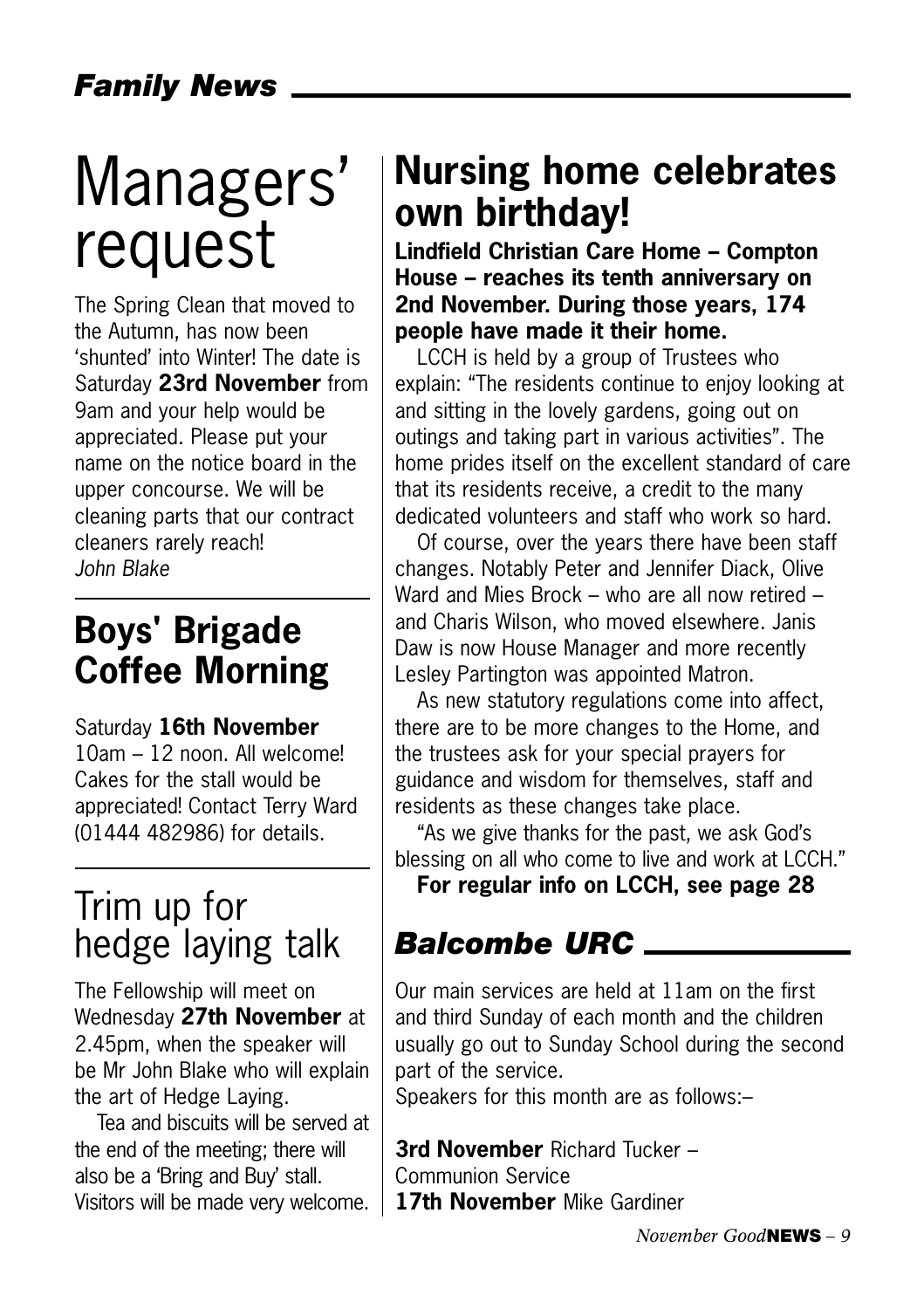**New home Mary and Chris Comber** have moved to 33 Finches Gardens, Lindfield. Tel: 01444 482641

**John and Anne Blake** are having a 'movable feast' on 6th November from "Cumbria" to: 4 Upper Stables, Parkfield Way, Bolnore Village, Haywards Heath, RH16 4TA. Tel: 01444 448018

**Katy Lewis**' university address is: M7, Goldsmid House, 36 North Row, London W1K 6DN

#### **Bereavement**

We offer our love and sympathy to **Rosemary and Michael Davies** on the recent death of Rosemary's mother Edith. The service of thanksgiving was led by Michael on 4th October. *"Michael & Rosemary Davies and family would like to thank all their friends at Lindfield URC for their prayers and expressions of sympathy on the passing of Rosemary's mother, Edith Davison, who had been associated with our church for over 30 years."*

**Questions** about Christ? visit www.lindfieldurc.org.uk The fifty year journey from Kent to Sussex

**Rev Richard Tucker, member of this church and now over ten years into his 'retirement', celebrated his 50th anniversary as an ordained minister last month.** 

Richard left school at the age of 15, and worked in a number of London hospitals during the war. Upon 'release', he was accepted into New College, London where he trained for the ministry.

Bexley Congregational Church, in Kent, was Rev Tucker's first pastorate, where it all began in October 1952. From there he moved to Seven Kings in Essex, then some quaint village church in Lindfield (!) and finally was called to Sevenoaks URC back in Kent. Richard retired in 1991, when he and Lyn decided to move back down to West Sussex and reclaim their membership at Lindfield URC!

Reflecting on his ministry Richard said: "When God calls you to so something unlikely and beyond your capacity – he gives you the power to go and do it".

Congratulations, Richard, and thank you on behalf of all those to whom you have ministered during your half-century of service to God.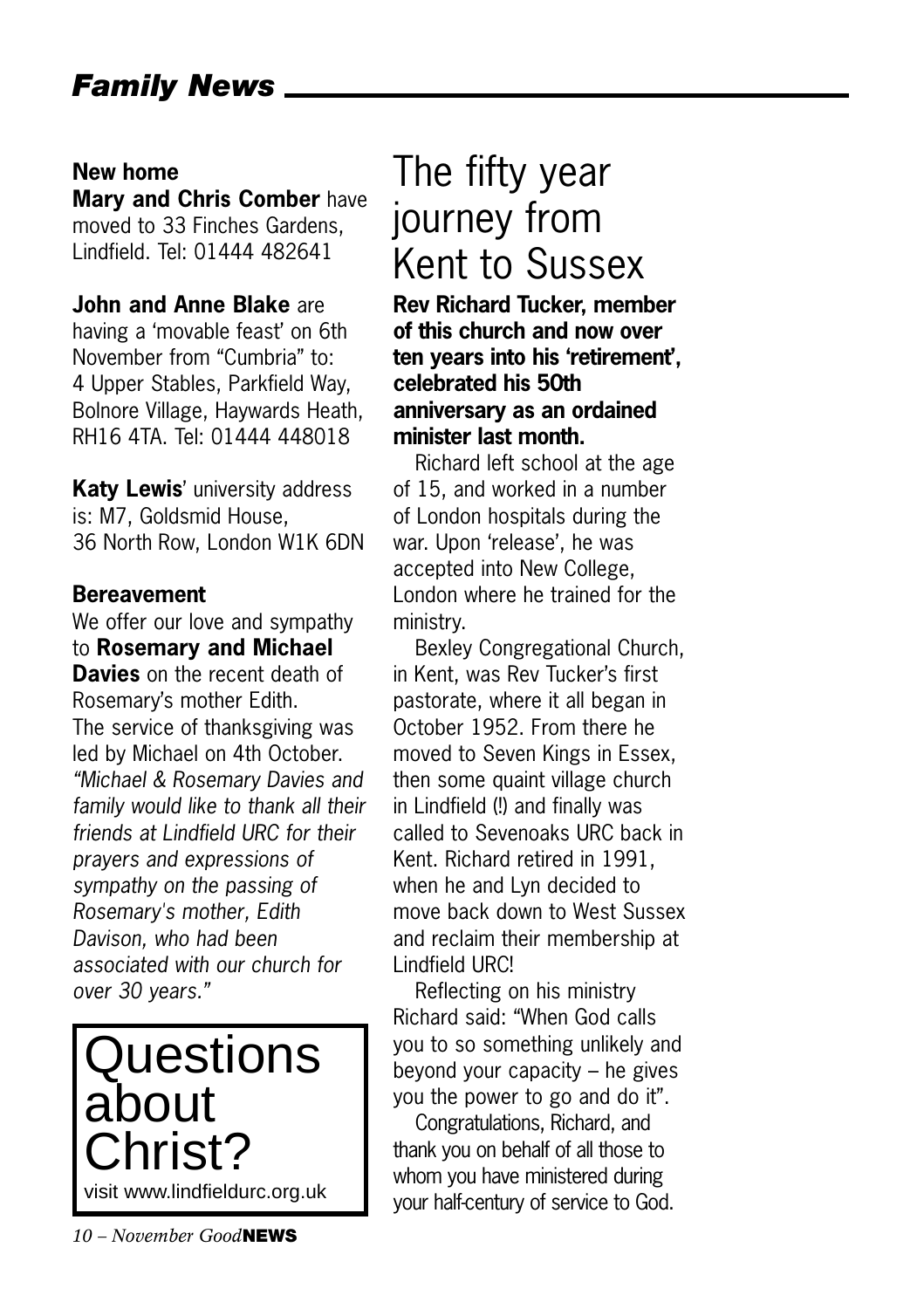### New gambling laws not a safe bet

The Sunday Times reported on 6th October that the Government have shelved plans to bring forward legislation this year on the issue of gambling. The Government had put forward wide ranging proposals that would liberalise the gaming industry in the UK and allow casinos to be bigger and serve alcohol. There was much talk in the press of Las Vegas style resorts.

The Evangelical Alliance welcomed the Government rethink, having responded to the consultations put forward by the Government – asking that a lot more thinking is done about the social and moral consequences of de-regulating the industry.

## **Raiders of the lost Arks?**

Television producer Marcia Engel, currently filming a new biblical drama series in South Wales, is concerned that two replica Arks of the Covenant have been stolen in recent months.

The original prop was stolen from a carpentry workshop in Penclawdd, while the replacement disappeared from a farm in the Vale of Glamorgan. The third "Ark" is now locked away for safety. Jacob's Ladder, a co-production between HTV and EO (Evangelische Omroep) in the Netherlands, is scheduled for screening in the spring of 2003.

Source: Christian Herald – the UK's only inter–church weekly. Subscribe on 01903 602100

## Joshua's legacy

The death of an eight–year–old boy has led to the launch of a new Christian–based project to help children deal with loss. Joshua Deriaz suffered sudden onset of a malignant brain stem tumor early last year, dying just 21 days after diagnosis. His mother, Sarah, and father, Paul, struggled to come to terms with their son's dramatic decline – and how to explain it to his sister Sophie, then aged nine. The family also became aware of the need for educational resources to help schools when an unexpected death occurs within their community. They have launched the initiative through Christian educational charity "cre8ed".

### **Thoughts for Christmas**

Tearfund is selling a pack for use in church services and home groups in the run up to Christmas. Entitled "A Place To Belong" it focuses on refugees who have had to flee from war-torn Sudan to Egypt.

It includes a 20-page activity guide, colour acetates, an advent calendar, a poster and donation cards. There are also children's activities and a play. Priced £4.95 direct from Tearfund, details at www.tearfund.org.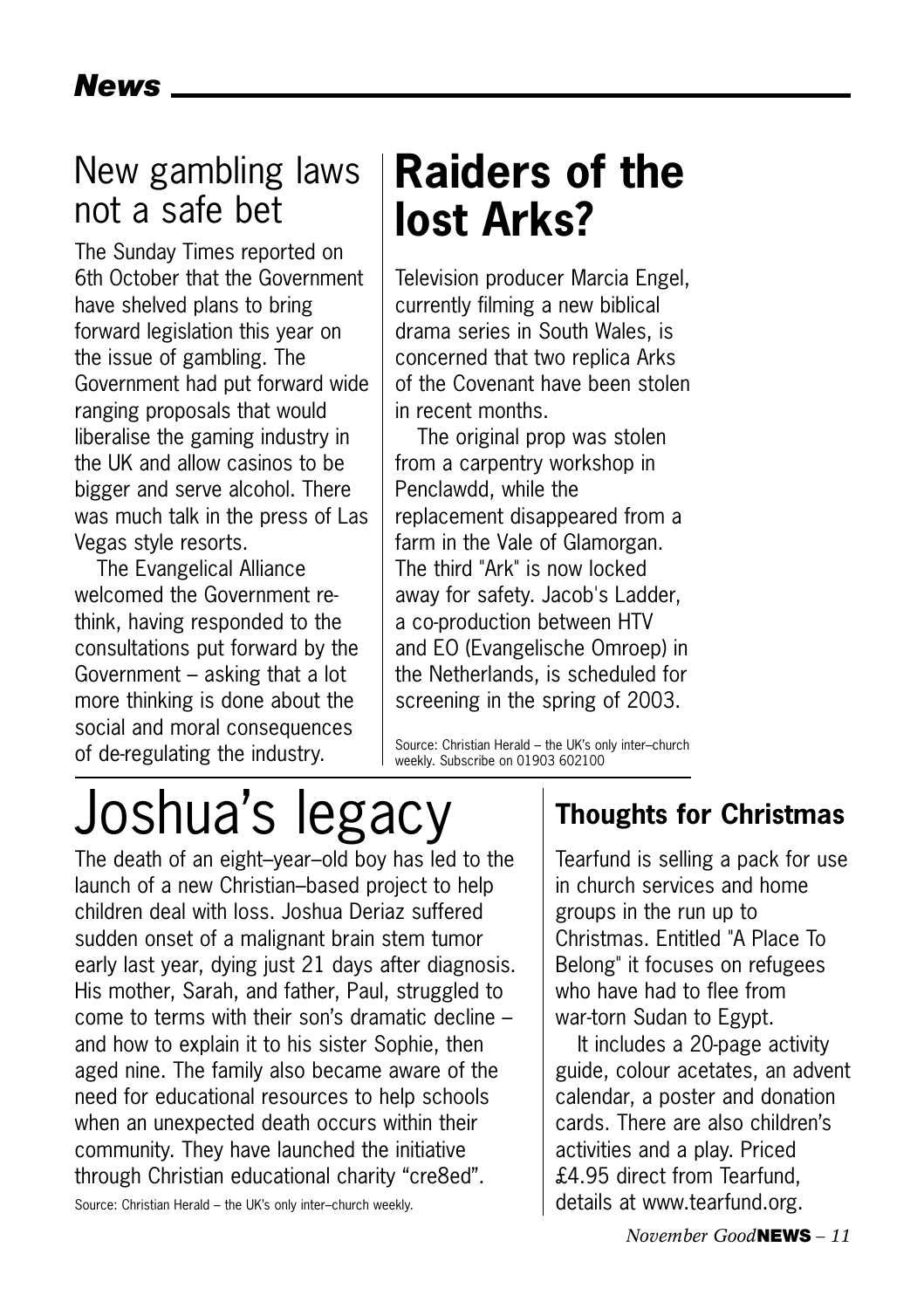**With the World Summit finishing in Johannesburg back in September, many were looking for solid answers to some of the major world issues. While these solutions may not always be clear, here are a couple of stories, published soon after the Summit.**

# Debt relief is working

### **Areport by Jubilee Research and New Economics Foundation shows that debt relief works.**

In an exclusive review of newly available data on government budgets in African countries, they show that the debt relief delivered to date has resulted in large increases in spending on education and health in Africa – and no increase in spending on defence.

It is noted that in 1998, education spending in the ten countries for which data was available, was only \$929m, less than the amount spent on debt service. Today, it is \$1306m – more than twice what is being paid to foreign creditors. Before debt relief, more than twice as much was being spent on debt service as on health. Since then, spending on health has risen by 70 per cent – and is now one third higher than spending on debt repayments.

The report, published in August, showed that contrary to the views of their sceptics, debt relief is not being used to fuel military expenditures. In the countries reviewed, no increase in military spending was found as a result of debt relief. However, in indicating the current state of debt relief offered to African countries – it also shows just how little has actually been cancelled. Jubilee Research say that deeper debt cancellation is now desperately needed.

Africa presented its own strategy for renewal at the G8 Summit in Genoa last year, entitled 'New Partnership for Africa's Development' (NEPAD). 'We are essentially saying', President Mbeki of South Africa explained, 'that surely the time has come that as the African continent, we should see an end to the underdevelopment of the continent, and an end to the poverty and there must be an end to conflicts.' UK Prime Minister Tony Blair has described the proposal from African leaders as the 'best chance in a generation to do development differently'.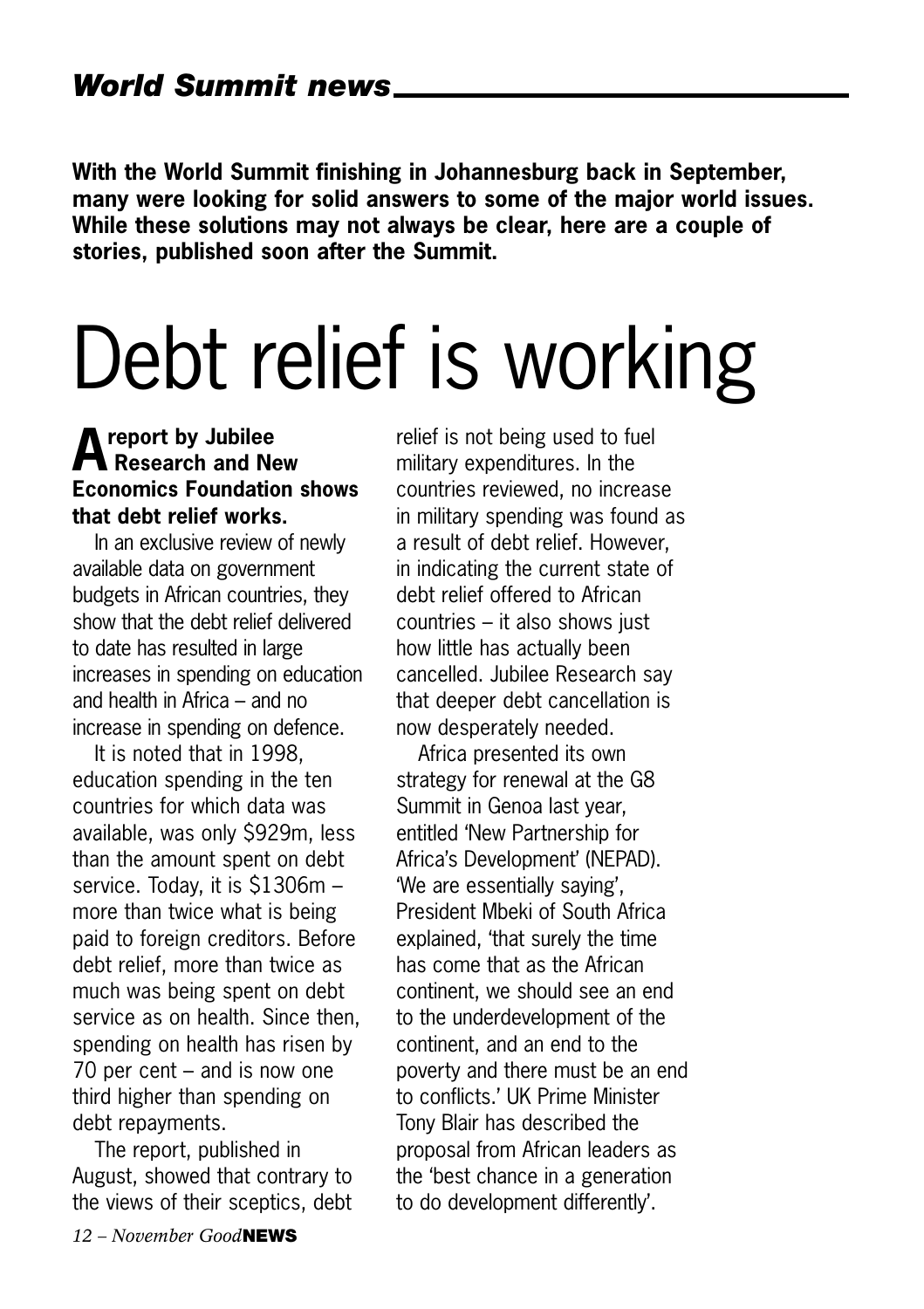## **Tearfund: Water campaign has made an impact**

#### **In a blitz of media coverage<br>
<b>L** and political debate the World **n a blitz of media coverage Summit has been and gone – but what did it actually achieve?**

The summit didn't achieve everything it needed to but it did make some progress. The biggest success was the setting of an international target to halve the number of people without access to adequate sanitation – a key demand of the Tearfund Water Matters campaign.

Water Matters had a real impact at the Summit – with key demands on the petition being met. All governments agreed to a target to halve the proportion of people without access to adequate sanitation by 2015. All governments confirmed that they would prioritise programmes of action to reach the sanitation and water targets. All governments confirmed that they would develop plans for integrated water resource management by 2005. The EU/Africa Water Initiative was launched, aiming to bring safe water to 100 million people by 2015, which includes support for the prioritisation of funding for water and sanitation.

A fantastic result – the campaign REALLY did make a difference. Tearfund wants to thank you for taking action and helping to make this happen!

The UK government made a positive response to the campaign and petition.



*Thank you to Lindfield URC for your support. As a result of our Supper and monthly giving in June we were able send £1500 to Tearfund for Water Matters and a further sum of £1000 was sent for the famine appeal in Southern Africa.*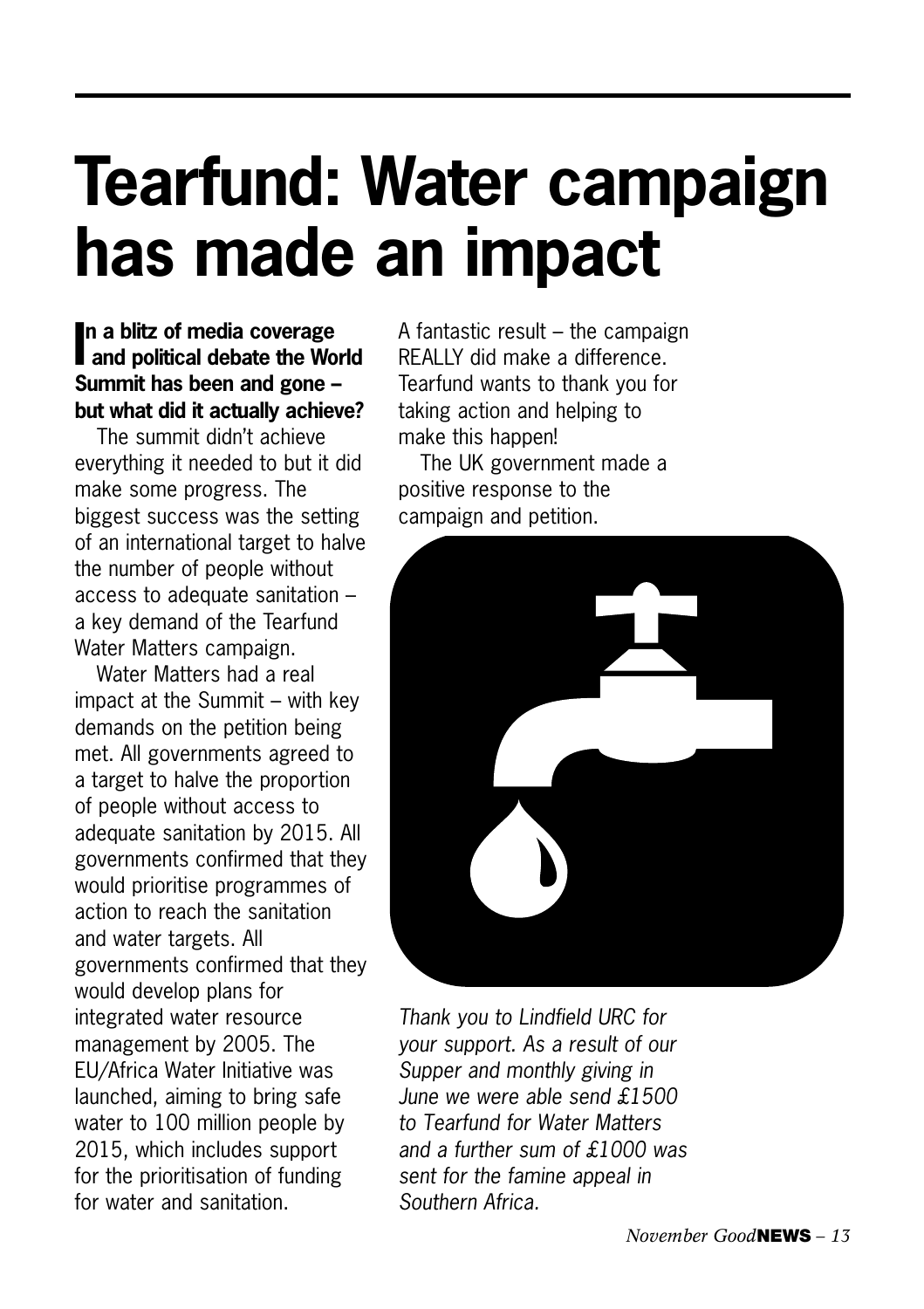## 3rd<br><sub>Sundav</sub>

 $9.30$ am Communion – Richard Walters & Mike Gardiner **11.0am** Mike Gardiner **6.30pm** Healing – David Nibloe & Derek Heath

## 7th<br>Thursday

House Groups

## 10th

Sunday Remembrance Sunday **9.30am** Richard Walters & Gerry Willis **11.0am** Gerry Willis **12noon** Copy Date for December GoodNEWS **6.30pm** Communion – David Nibloe & Ron Goodenough

> **7.30pm** Ardingly College Choral Society. Mass in G – Schubert – Remembrance Concert. Tickets: 01444 892316

## 13th

### Wednesday **12.30pm**

Lunch Fellowship

14th

Thursday **8.00pm** Church Meeting (AGM)

### 15th Friday **12.30pm**

Lunch Fellowship

*14 – November Good***NEWS**

## 16th

Saturday **10-12noon** Boys' Brigade Coffee Morning **2.30–4.0pm** – Compton House Cake Fair



Sunday Persecuted Church Sunday **9.30am** David Nibloe, Missions Group & Geoff Whittington from Open Doors **11.0am** Missions Group & Geoff Whittington **6.30pm** Worship, Information & Prayer Evening for the Persecuted Church – Missions Group

> Prisoners' Sunday see Page 4

### $21st$

Thursday House Groups

### 23rd

Saturday Church 'Spring' Cleaning



Sunday **9.30am** Richard Walters, Peter & Kay McIntosh **11.0am** Communion – Peter & Kay McIntosh **6.30pm** David Nibloe & Steve Hagger

26th

Tuesday **7.45pm** Ladies 'In Touch'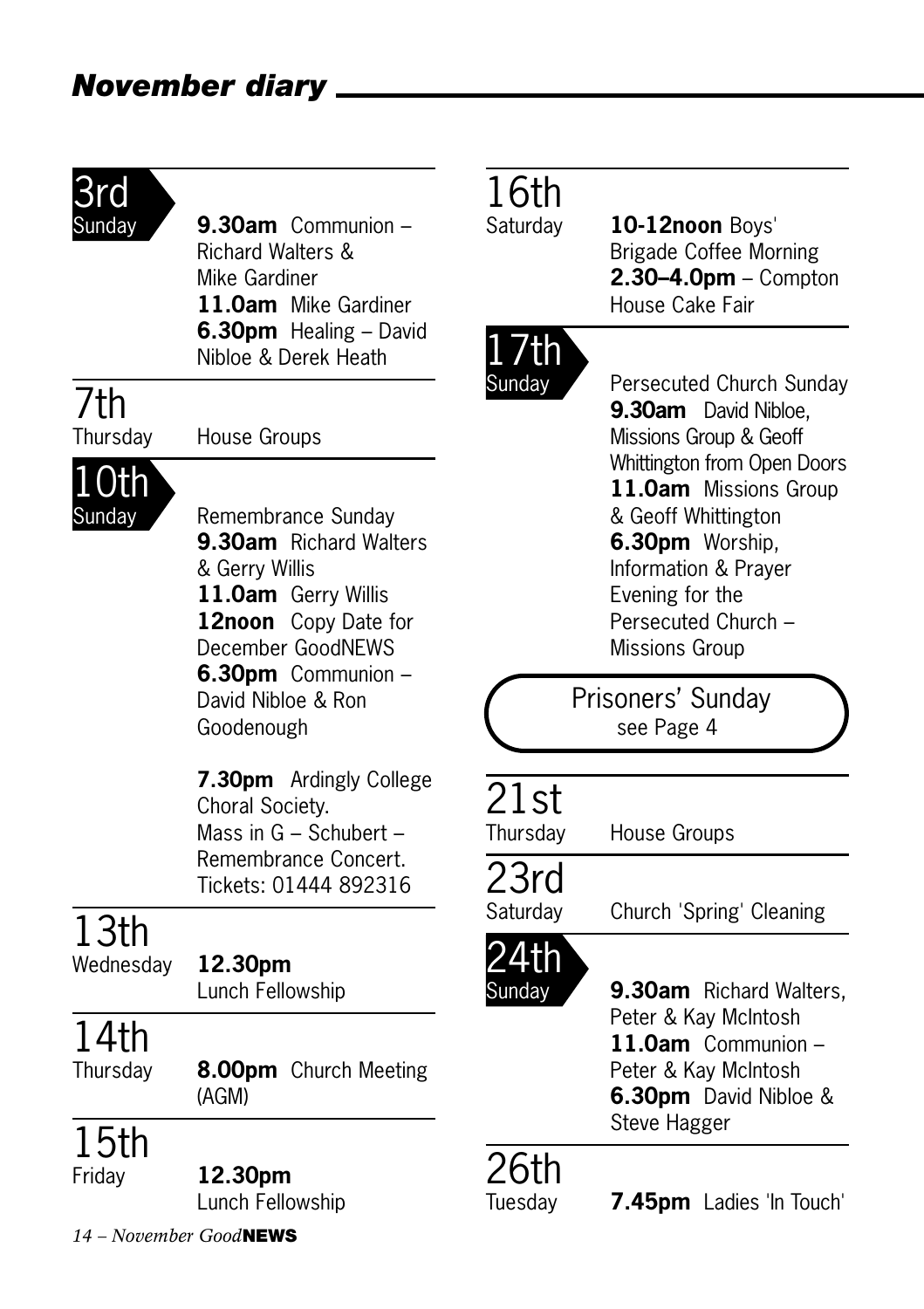## 27th<br>Wednesdav

**2.30pm** The Fellowship **7.45pm** Elders' Meeting

### 28th

Thursday **8.00pm** Monthly Prayer Meeting

30th

Saturday **10am – 12noon** Lindfield Royal British Legion Women's Section Christmas Sale (50p entr.) in the King Edward Hall

## *Good***NEWS to listen to...**

**If, for whatever reason, you wish to listen to this magazine, rather than read it – YOU CAN!**

**Copies of it are available to borrow on CD and Tape at the rear of the church, by the Sunday Service tapes.**

### Sunday services explained...

The **9.30am service** is an opportunity for all age groups to join in a relaxed informal time. There is a crèche, and after about 20 minutes children and young people up to age 14 go out to their own groups on most Sundays.

**Coffee** is normally served between the morning services and after the evening one.

The **11.00am service** is usually more set and formal.

At **6.30pm** it is sometimes a celebration, sometimes a quieter ministry time and sometimes an open communion service or something quite different!

**Personal prayer** is available after every service. Prayer requests and brief statements of praise for answered prayer can be put in the red book on the concourse table. We can also offer personal prayer ministry at home or in hospital.

We **do not take up an offering** during the services, but all those wishing to give are invited to place a gift in one of the bowls at the doors before or after the service. Thank you.

Cassette **recordings of services** can be borrowed free from the church.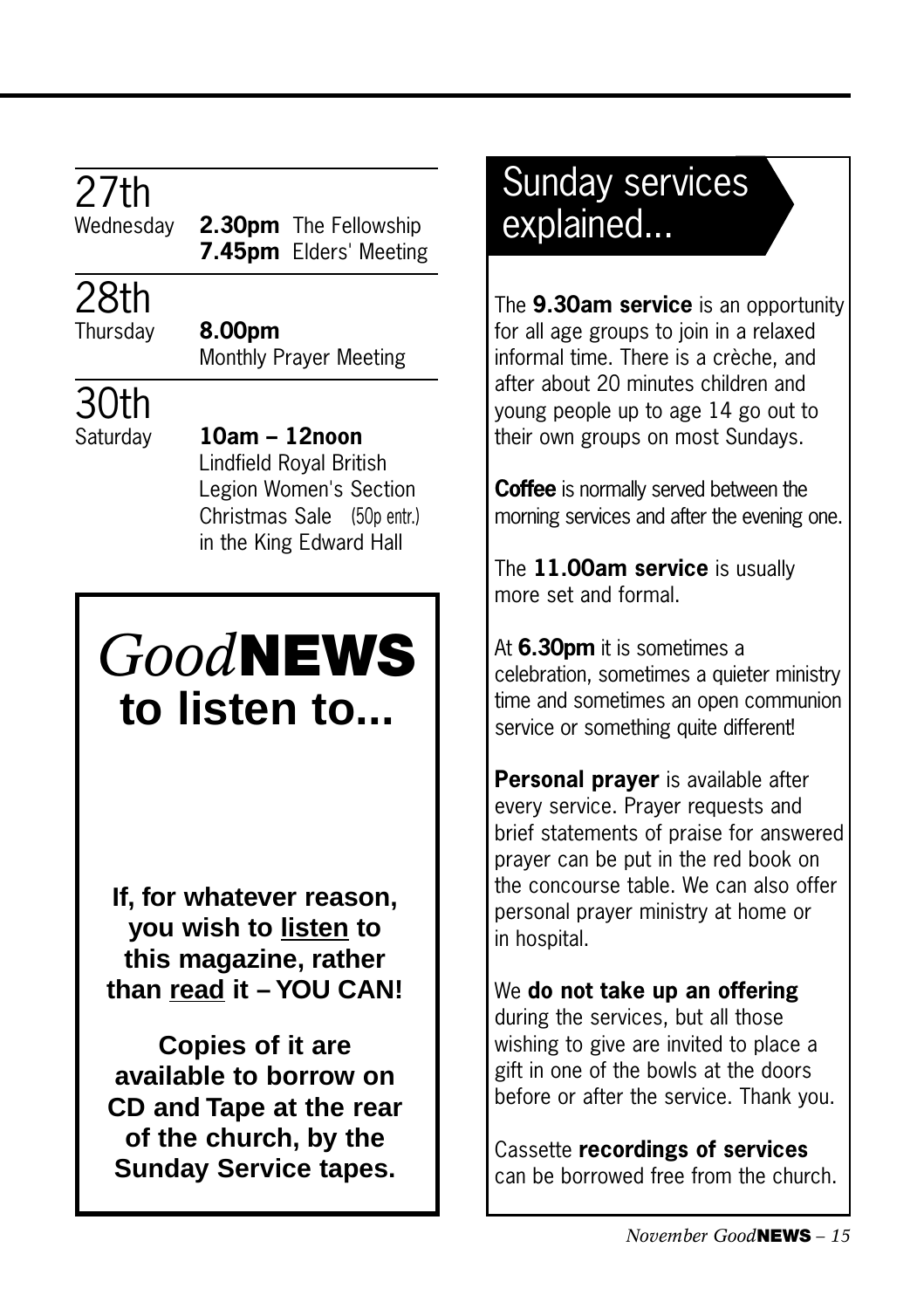## **The story of Paul**

#### **I we begin to read about a man n the book of Acts in the Bible called Saul who hated Christians.**

He searched for them and threw many into prison. One day he went to Damascus as he had heard about a group of Christians there, but on the journey a strange thing happened. Suddenly a great flash of light, like lightening, darted down from the sky and stopped Saul in his tracks. He fell to the ground and covered his eyes. He heard someone call his name.

"Saul! Saul! Why are you trying to kill me?"

"Who are you?" asked Saul. "I am Jesus, who you are persecuting. Go into the city. When you are there you will be told what to do".

The men who were travelling with Saul also heard the voice, but there was no one there. They were amazed. Saul stood up and rubbed his eyes – but he couldn't see! He was blind. He was led into Damascus where a man called Ananias met him. Ananias had been sent by God to make Saul see again. He put his hands on Saul's eyes and said "Jesus has sent me to you so that you may see again. Now you will be a new man, filled with the Holy Spirit". And straight away, Saul could see. He stayed in Damascus for a few days, not to capture Christians but instead

to tell people about the good news of Jesus. He was a completely new man now and he didn't like his old name because of all that it stood for. So he became known as Paul, a brave and loyal disciple, loved by all the followers of Jesus.

Paul loved to visit Christians and talk to them about Jesus. He even travelled to far off places to tell the people about Jesus. But not everyone liked him for this and he was captured and put in prison. While he was there he still praised God and even wrote letters to some of the churches he had visited to encourage them in their faith.

You can read these letters in the Bible – many are books in the New Testament. **Can you find the names of the books that Paul wrote in this month's wordsearch?**

For our **competition** this month, just answer the following question – **how many books of the Bible did Paul write?** The wordsearch may give you some clues! Jot your answer on a piece of paper, along with your name and a contact number. Put it in the GoodNEWS box by Sunday 10th November. The prize for this month is some special pre-Christmas goodies.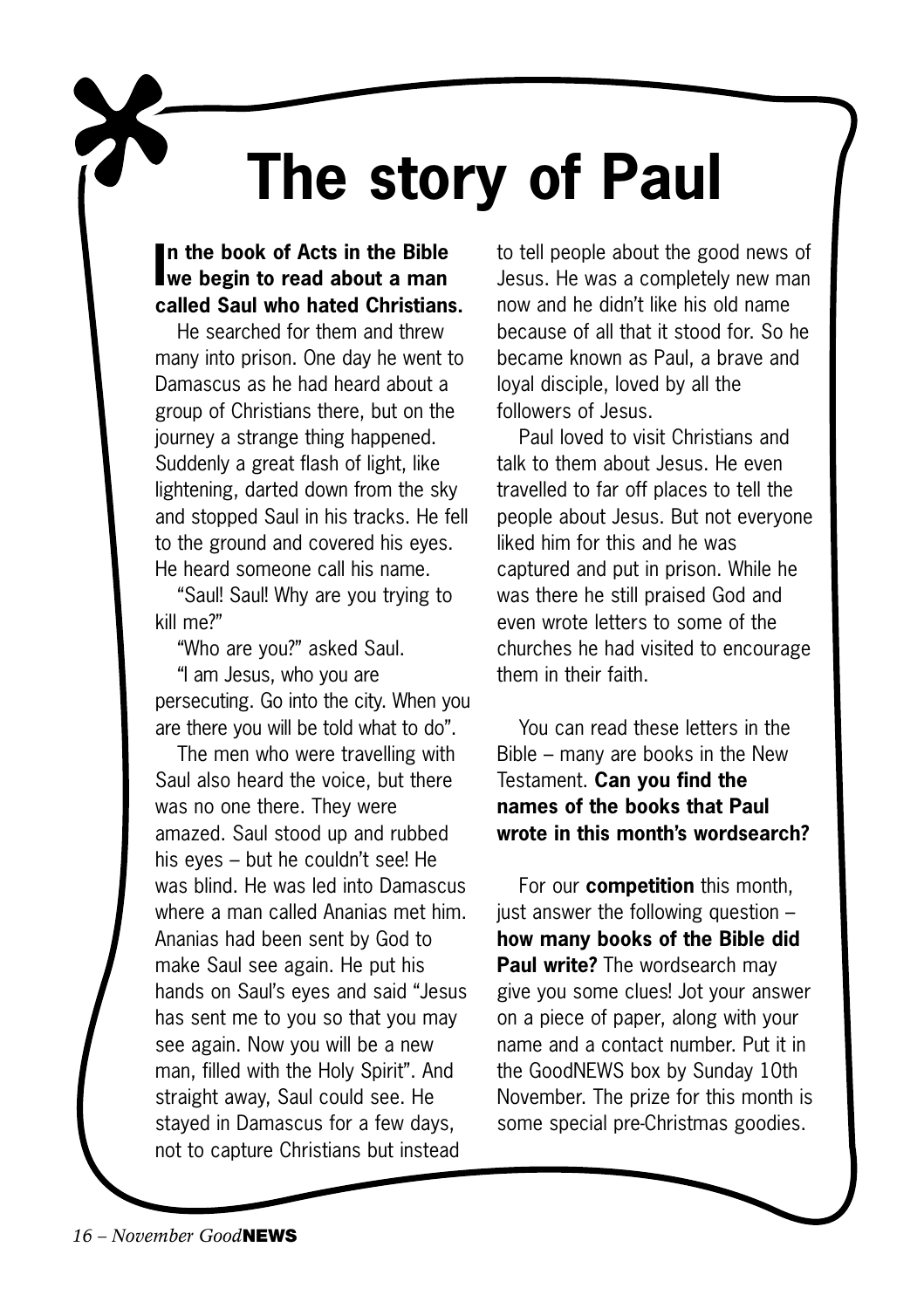|   |                                                                                                                                       |   |   |   |   | page CROSSWORd puzzle |   |   |             |   |   |
|---|---------------------------------------------------------------------------------------------------------------------------------------|---|---|---|---|-----------------------|---|---|-------------|---|---|
|   | Thessalonians<br>Romans<br>Corinthians<br>Timothy<br><b>Titus</b><br>Galatians<br>Philemon<br>Ephesians<br>Phillippians<br>Colossians |   |   |   |   |                       |   |   |             |   |   |
|   | E                                                                                                                                     | R | A | Τ | I | М                     | 0 | Τ | Н           | Υ | S |
| A | Ν                                                                                                                                     | S | B | Н | W | H                     | K | Q | P           | F | Ν |
| U | χ                                                                                                                                     | S | G | E | C | V                     | Τ | E | Н           | 0 | A |
| E | P                                                                                                                                     | H | E | S | I | A                     | Ν | S | I           | S | I |
| M | S                                                                                                                                     | F | L | S | G | D                     | U | L | L           | Ν | P |
| P | N                                                                                                                                     | C | F | A | А | М                     | Ν | J | Е           | A | P |
| Κ | А                                                                                                                                     | 0 | S | L | L | U                     | Τ | S | M           | I | I |
| Q | M                                                                                                                                     | B | R | 0 | A | B                     | Ν | G | 0           | S | L |
| C | 0                                                                                                                                     | R | I | Ν | Τ | H                     | I | A | Ν           | S | I |
| Z | R                                                                                                                                     | Н | Υ | I | I | I                     | Υ | Ζ | C           | 0 | Н |
|   | Q                                                                                                                                     | 0 | M | A | А | L                     | Τ | Τ | P           | L | P |
| E | Α                                                                                                                                     | D |   | N | N | D                     | G | U | ۷           | 0 | Κ |
| R | P                                                                                                                                     | J | Н | S | S | W                     | J | A | $\mathsf S$ | C | χ |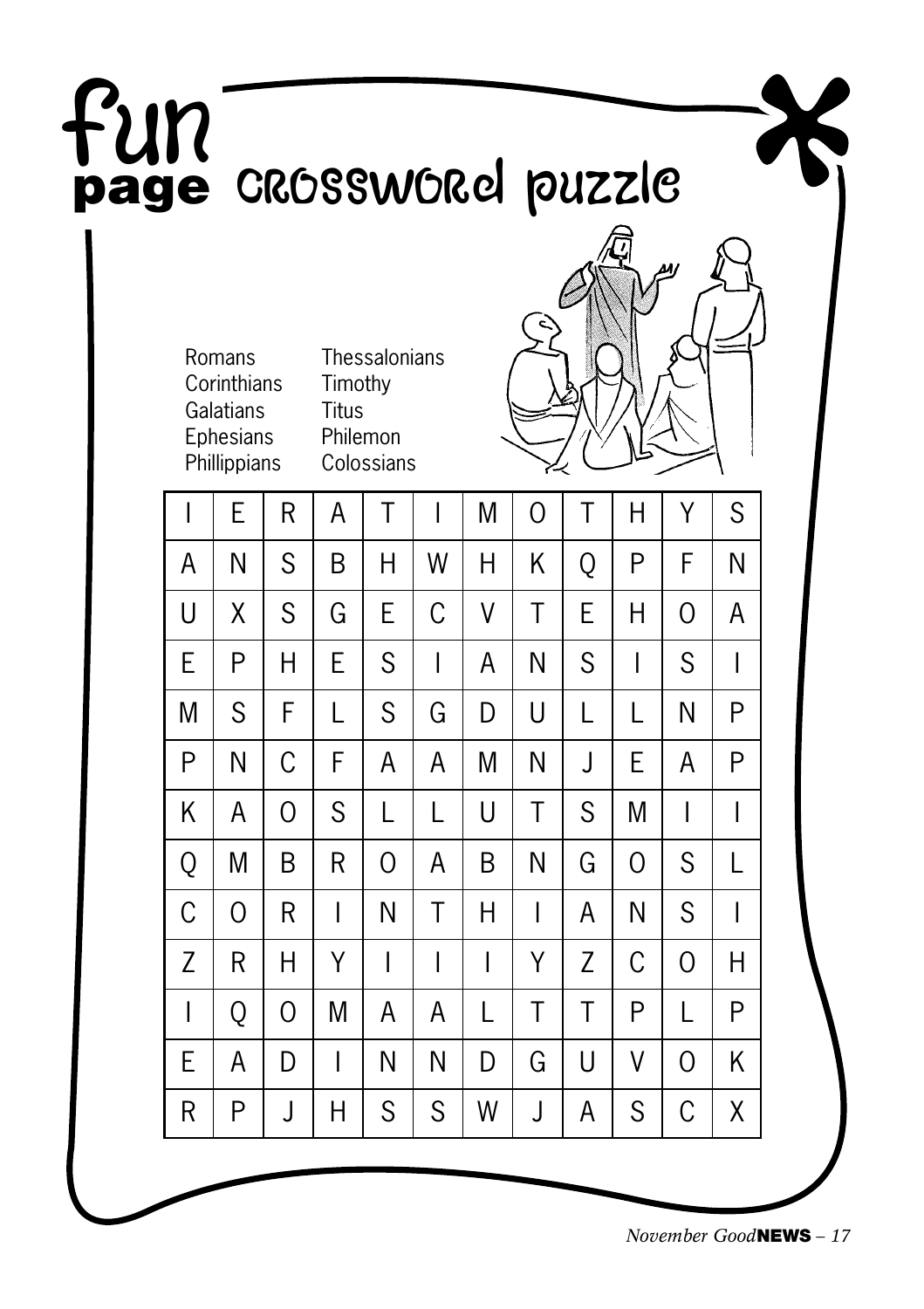# The bestseller

**Trudy Biersteker shares her experience of 'The Message' by Eugene Peterson – recently released as a paraphrase of the full Bible. Is this how the best-selling book of all time can really 'feel' like the other bestsellers we so often read?**

#### **If like me you sometimes**<br>struggle with reading the **f like me you sometimes Bible or your quiet times get stale then you might find The Message helpful.**

The New Testament Message has been in print for a while but the whole Bible has now been published. Eugene Peterson has spent the last ten years rewriting the Bible in contemporary language and it is really refreshing. The Message seems much more personal and is much easier to read. Not only is the language easier to understand but it's set out like a book rather than in two columns. Passages that have been really hard to understand are now easier to follow and other passages that we maybe know really well stand out again and are given new meaning.

For example, The Lord's Prayer now begins, "Our Father in Heaven, Reveal who you are, Set the world right" and ends "You're ablaze in beauty, Yes, Yes, Yes." Psalm 139 begins "God investigate my life; get all the facts firsthand. I'm an open book to you". Philippians chapter 2 really comes alive again.

The Message

I was only given The Message in August and am already up to the end of Samuel. The first five books of the Bible, which I have always found the most diffcult, are written in easier to understand language. I've found all sorts of things that I hadn't seen before. I still don't understand all of it but it's given me back the enthusiasm for reading the Bible as it seems fresher. by Eugene Peterson

The Message is not a new translation of the Bible, it's a paraphrase, so we shouldn't discard what we already read but should complement the version of the Bible that we're used to. So if you've been a Christian for years or you've only just become a Christian there will be something for you in The Message.

*Trudy Biersteker*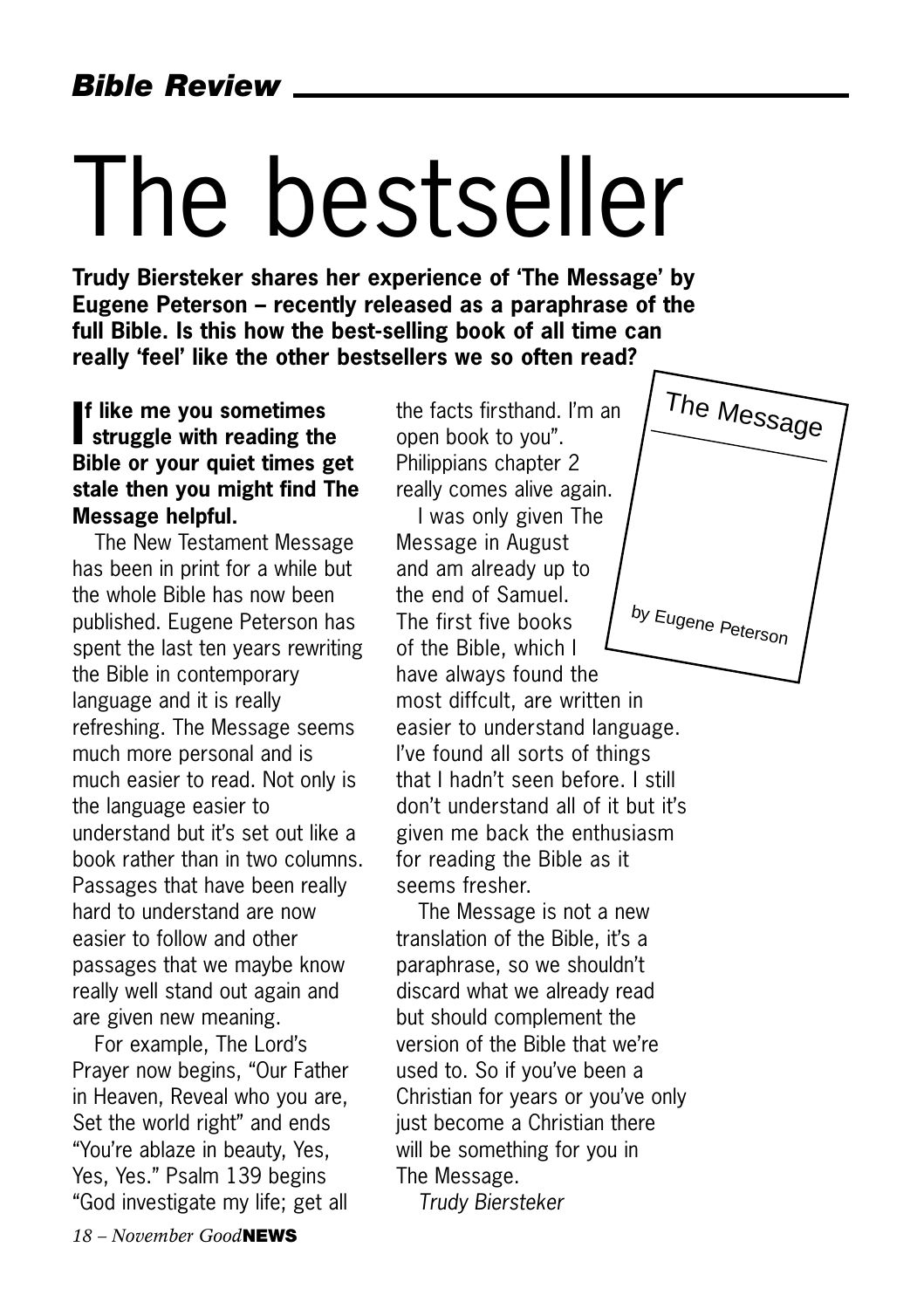## Christians should not be 'Biblically ignorant'

**Alarmed by the national decline in personal Bible reading, four leading Bible reading agencies – Scripture Union, Crusade for World Revival, Bible Reading Fellowship and International Bible Reading Association – have launched a new initiative to nurture personal daily reading and to encourage church leaders to teach on its importance.**

Grow with the Bible is a campaign to help people rediscover the benefits of daily Bible reading, resulting in a growing relationship with God, transformation of character and a growing understanding of the Christian faith.

Denominational and church leaders are currently circulating a leaflet to congregations around the UK, aimed at the average churchgoer with little interest in the Bible. The leaflet uses samples of the different literary genres found in the Bible – including travel, crime and poetry writing – to hook the reader.

With sales of Daily Bread notes down by 33 per cent in the past five years, and other notes down by 10 per cent, a new approach is needed. Scripture Union's John Grayston says it's hard to pin down any one reason for the

decline in the traditional 'quiet time'. A postmodern reluctance to accept absolute truth plays a part, he feels, and 'personal Bible

reading no longer receives the same emphasis in church. Often preaching doesn't even include much Bible text and doesn't excite people about the Bible.' Christians who

do not know their

Bibles cannot make a healthy Church, says Grayston. '[Biblical ignorance] leads to problems for Christians, who are uncertain about their relationship with God. This makes it difficult to witness, because they don't really know what they believe. And their values systems become virtually the same as non–Christians.'

Part of the solution, therefore, must come from leaders: if church leaders want mature Christians in their congregations, then they must be nurtured in the Bible.

*A free introductory set of Grow with the Bible notes for a month is downloadable from the website at www.grow-with-thebible.org.uk Printed versions are available for a nominal charge. Tel: (01442) 873109.*

"Sales of Daily Bread notes down by 33 per cent in the past five years"

> Originally published in IDEA magazine of the Evangelical Alliance. Originally published in IDEA magazine of the Evangelical Alliance.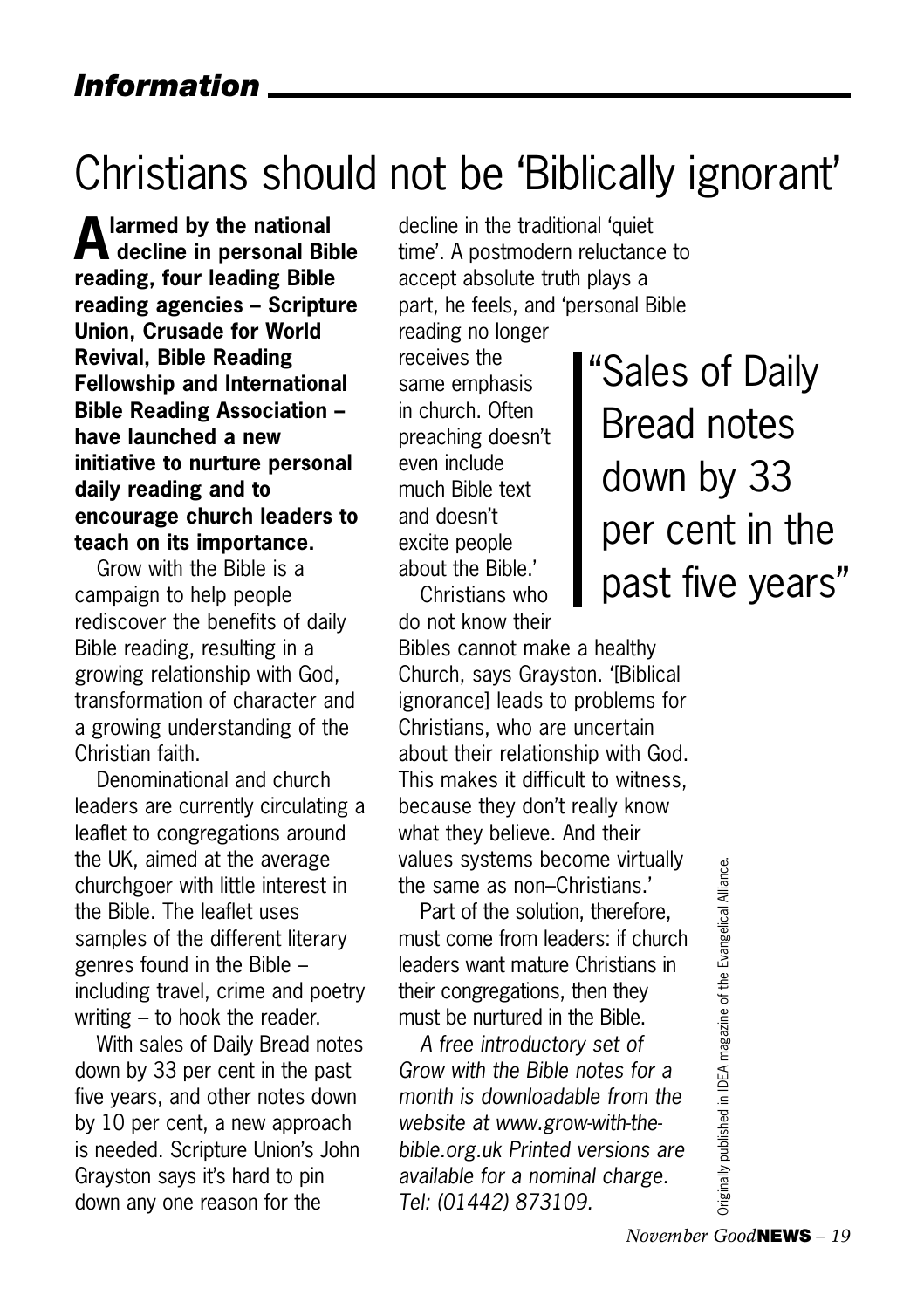## The persecuted Church

**Sunday 17th November is being set aside as an International Day of Prayer for the Persecuted Church. On that day the Missions Group will be involved in the morning services and our speaker will be Geoff Whittington from Open Doors. Geoff has been with us at Lindfield for Mission Suppers and we are delighted that he will be able to join us on this special occasion. The evening service will be given over to worship, information and prayer for the Persecuted Church.** 



 $1/2$ 

Open Doors

During the month we will be devoting our Mission Giving to Open Doors which is an organization that is well known to many of us. It was founded in 1955 when Brother Andrew, a committed Christian, risked his freedom and began smuggling Bibles into Communist countries.

Since that time, Open Doors has delivered millions of Bibles to those desperate for the Word of God. The ministry has also been broadened to include leadership training, Scripture–based literacy programmes and even community development projects.

### The three-fold mission...

- **1** To strengthen the Body of Christ living under restriction or persecution, by providing and delivering Bibles, materials, training and other help, and encouraging it to become involved in world evangelism.
- **2** To train and encourage the Body of Christ in threatened or unstable areas, to prepare believers to face persecution and suffering, and to equip them to maintain a witness to the Gospel of Christ. 3
- **3** To motivate, mobilise and educate the Church to identify with and become more involved in assisting the suffering Church, believing that 'when one member suffers, all members suffer with it' (1 Corinthians 12:26).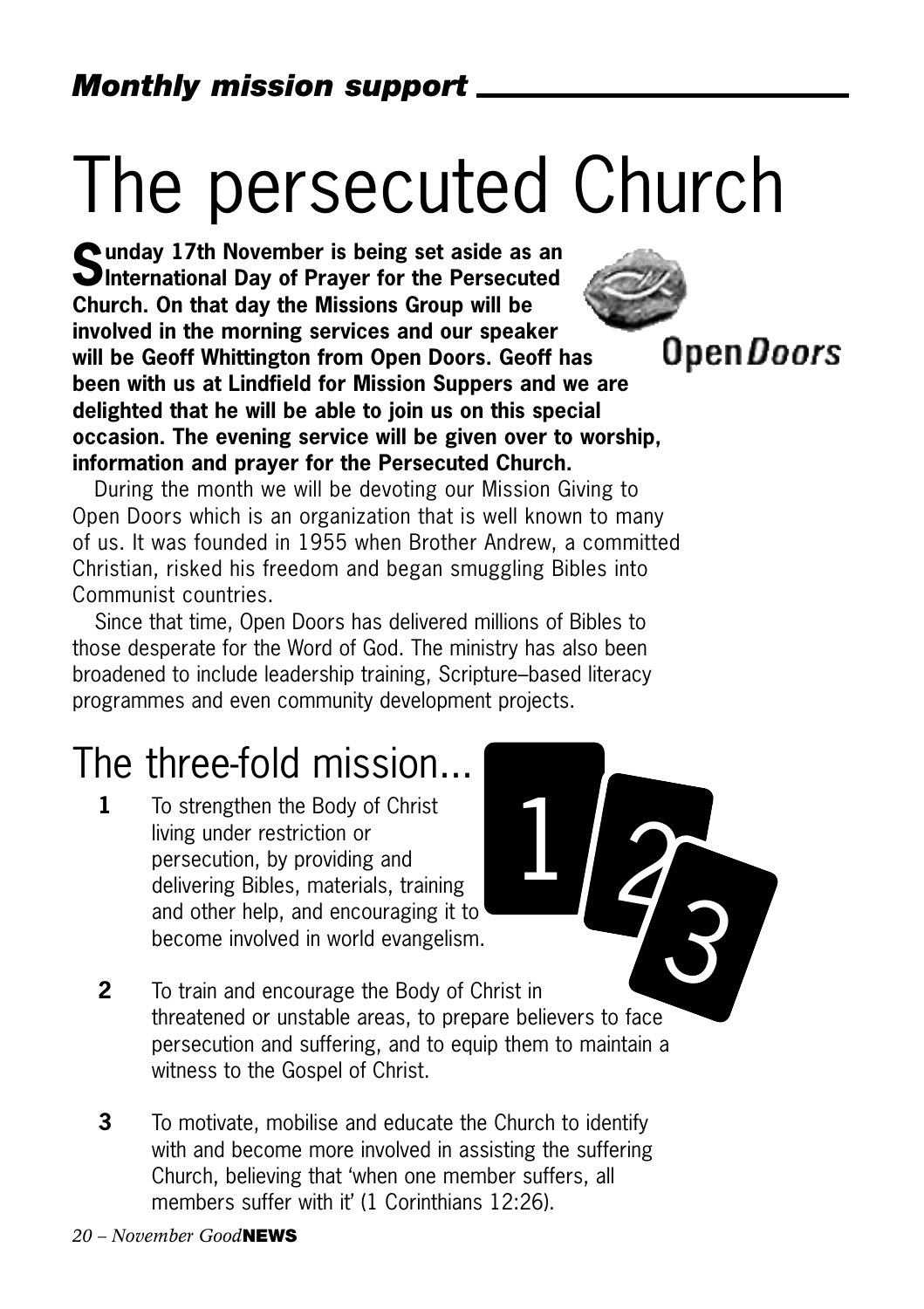### *My world*

taylorn@ mercyships.org

Missionary tales by Nikki Taylor

## Open*Doors:* From Bible printing to practical help and training pastors.

**Bible printing and distribution still represents a significant part of Open Doors' work. But in recent years, the ministry has expanded considerably. Today, help is provided to those who have been widowed, left homeless or have lost their employment because of their Christian beliefs.**

Another major focus for Open Doors is the training of pastors and Christian workers. Seminars and programmes are conducted for church leaders, as well as discipleship training for new believers. In some countries Bible–based literacy and English language courses are provided which include livelihood topics such as hygiene and farming. Currently there are numerous projects in high–risk areas.

For more information your can visit their website: www.opendoorsuk.org

#### **Mercy Ships Freetown, Sierra Leone**

Life is complicated. God is good. One of our staff members has had a baby, so there has been some celebration and another's father has died. This is so difficult. How do you comfort for a situation such as this?

We have had 'les Grandes Fromages' visiting from the head office in Switzerland this past two weeks. Dorothy and Trevor are such a blessing. They have so much energy and so much vision for the work here. It is good to have someone come in with a view of the big picture to draw our focus from the everyday here and now to the wider scope.

I have been frantically finishing reports for UNICEF and Tearfund who we have applied to for funding. Although we do have a couple of donors, we also rely on donations from the general public and churches such as yourselves.

Learning to walk and live by faith and making realistic budgets – but yet to be careful stewards of the resources we have been given can be a fine line. Where can *I* find the money? *I* can't. How can *I* heal a lady with half of her leg rotted away because of an ulcer? *I* can't. I need to give the situation into God's hands and act on His instruction. But this is so hard to figure out sometimes, a fine line between acting in your own strength and using the talents God has given in His strength. So life is good and God is love.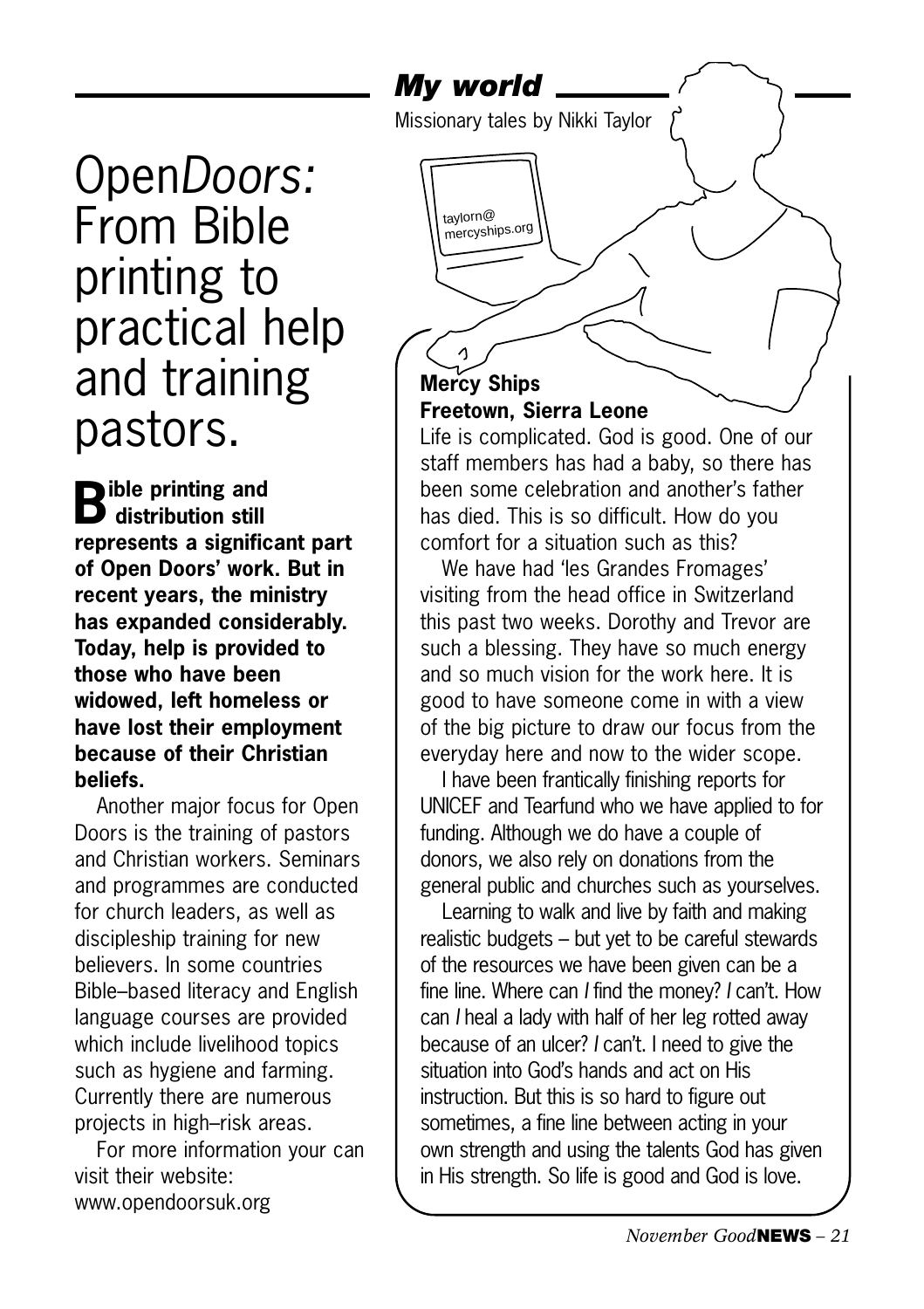**Our friend from Catford and UK co–ordinator of the Christian charity, Cascaid, Dr Dickie Twort, has returned from Radauti in north east Romania. Last month we published the first half of the letter, this completes his report of the work of Dorca, supported by Cascaid, and its work amongst young people, the local gypsy community and families in need.**

**These have not been a happy couple of months for Orest – a founder and trustee of Dorca. Although he does have some capital assets, he faces a bit of a personal financial meltdown following the accident, due to the uninsured nature of Romanian life.** 

**"**

"When I saw him, he could only walk with extreme difficulty and pain. Among other things, he'd suffered a broken bone in his foot, which had been internally pinned. From what I've since heard, this has now been removed, but an infection has set in, and he's in a worse state than ever. The accident in June had been caused by a young child running out in front of his car across a dual carriageway. Tragically the child was killed, and although there is no question of any blame attaching to Orest, he may still have to pay significant reparations out of his own pocket. The car was completely lost without any recompense, and he cannot now work (receiving only a minimal

sickness benefit). Add to this the separate issue of the family having to leave the vet's flat in the next month, and one begins to get the idea of what it's like to live in a country

without a safety–net. "As a result of all this, Orest has been toying with the idea of selling up his personal share in the buildings and land at Sucevita. This would of course have enormous knock–on

effects for Dorca, and indeed for next year's conference. In fact, even without this uncertainty, a question mark hangs over the venue. New Romanian health and safety legislation means than a huge amount of investment would have to be poured into Sucevita to make it legal for next year. Frankly, we don't know what to do about this one!

"Papa at 70 (yes, seventy!) is indefatigable! We were able to give him £800 in the spring, so

Orest faces a personal financial meltdown... due to the uninsured nature of Romanian life.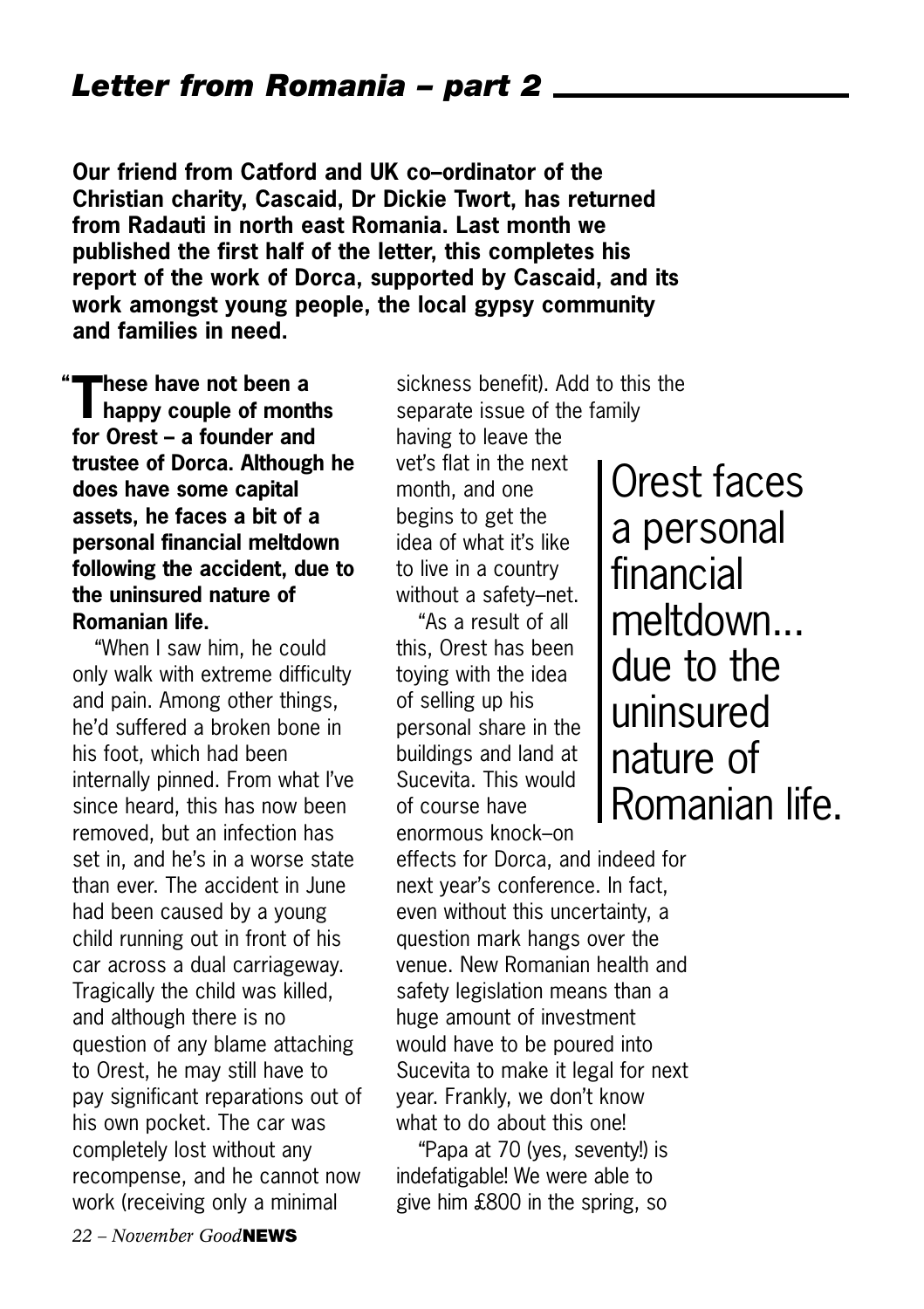that he could carry on with the reconstruction of some of the terrible housing in the Gypsy village, and this time we passed on a further £120 to support education in the community. This provided a term's worth of necessities for 40 children, who along with another 20 Gypsy children who are not connected with the church, and 60 Romanian children, make up the local primary school (ages 6–12). This is looking very promising indeed – Papa has succeeded in encouraging nearly all the Gypsy children to attend school, where some of them have performed exceedingly well, and also arranged competitions and prizes to add to the interest. Our donation will go towards school essentials – bags, books and pens.

"This is a vitally important work for the future of these people, remembering that many of the parent's generation (ie those in their 30s) can neither read nor write, and formal education has never been a priority to their way of life. Dare we be optimistic? Papa explains his heart: 'When I was a child we lived in even worse conditions than these Gypsies do now, and yet now we live in a much better state. I want to help them too'. Which only goes to show that,



whatever your situation, you can look at it in one of two ways!

Finally – it's not too late to sign up to our Pupil Sponsorship Scheme! Do ask for details if you'd like to support a young Romanian student through school in Radauti (the scheme builds in general support for the whole school too). This is a personal way in which you can make a real difference to talented people living in uncertain times. It will also hopefully provide you with a unique window into life in Romania!"

*So, please pray for these dear people. If you would like more information about the Gypsy sponsorship scheme why not speak to John Barling (01444 482415) or Ron Goodenough (01825 740351) of our Missions Committee who will be pleased to advise.*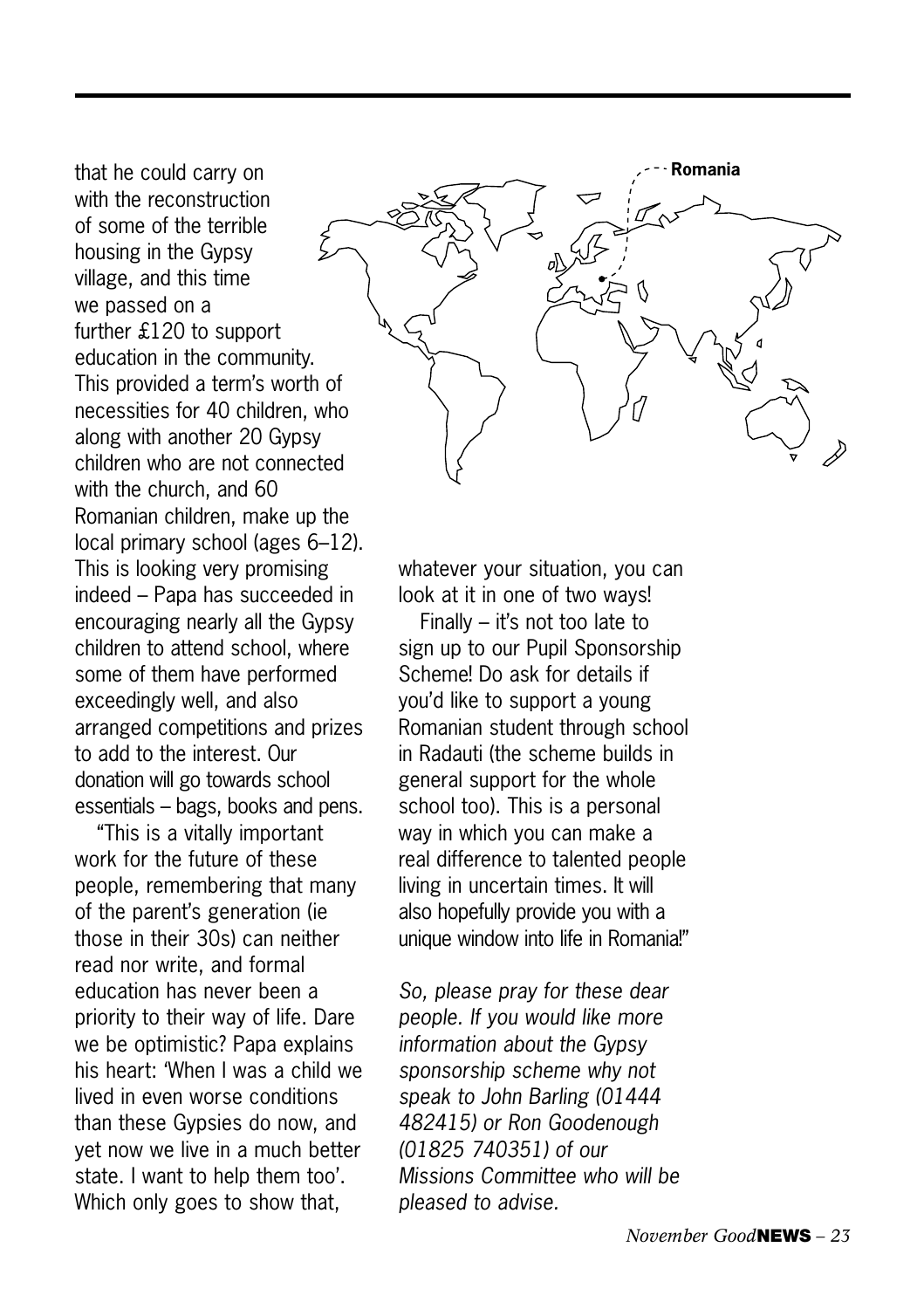### *Twenty Questions*

GoodNEWS takes a probing glimpse into the minds of those who come to the church! Twenty Questions gives you a chance to guess the interviewee and learn a bit more about them too! This month's guest is revealed on the foot of Page 28.

- **1. Tell us one memorable date?** Armistice Day
- **2. Why?** War over – 1918
- **3. All time favourite film? Historical**
- **4. What is your shoe size?** 5
- **5. Describe your experience of God in a single sentence...** He walks beside me.
- **6. Jelly Babies or Jelly Beans?** Jelly Beans
- **7. Where is the furthest place that you have ever worked?** London
- **8. How long have you been coming to this church?** Nearly 40 years
- **9. What year did you pass your Driving Test?** Never – before tests!
- **10. What is your greatest ambition?** To be helpful and no trouble to other people.
- **11. If you met Jesus in the street today, what one question would you ask Him?** To help us all to follow Him to make the world a better place.
- **12. Who has had the greatest influence on your life?** My children.
- **13. Where were you at the Silver Jubilee?** In Lindfield
- **14. Plain, Milk or White?** Milk
- **15. Favourite holiday destination? Venice**
- **16. What would you do with the Millennium Dome?** Use it as a sports stadium.
- **17. Approximate height?** 5' 2"
- **18. Most-read Bible verse?** There are many – particularly John 3: v16-17
- **19. Who is your hero?** Jesus
- **20. Broadsheet or Tabloid? Broadsheet**

### **Shorts**

*"Just as old soldiers compare stories and scars, when we arrive at our heavenly home we'll tell of the faithfulness of God who brought us through. I wouldn't like to be pointed out as the only one who never experienced sorrow or feel like a stranger in the midst of the sacred fellowship. Therefore, be content to share in the battle, for soon we will wear the crown."* **– Spurgeon**

*24 – November Good***NEWS**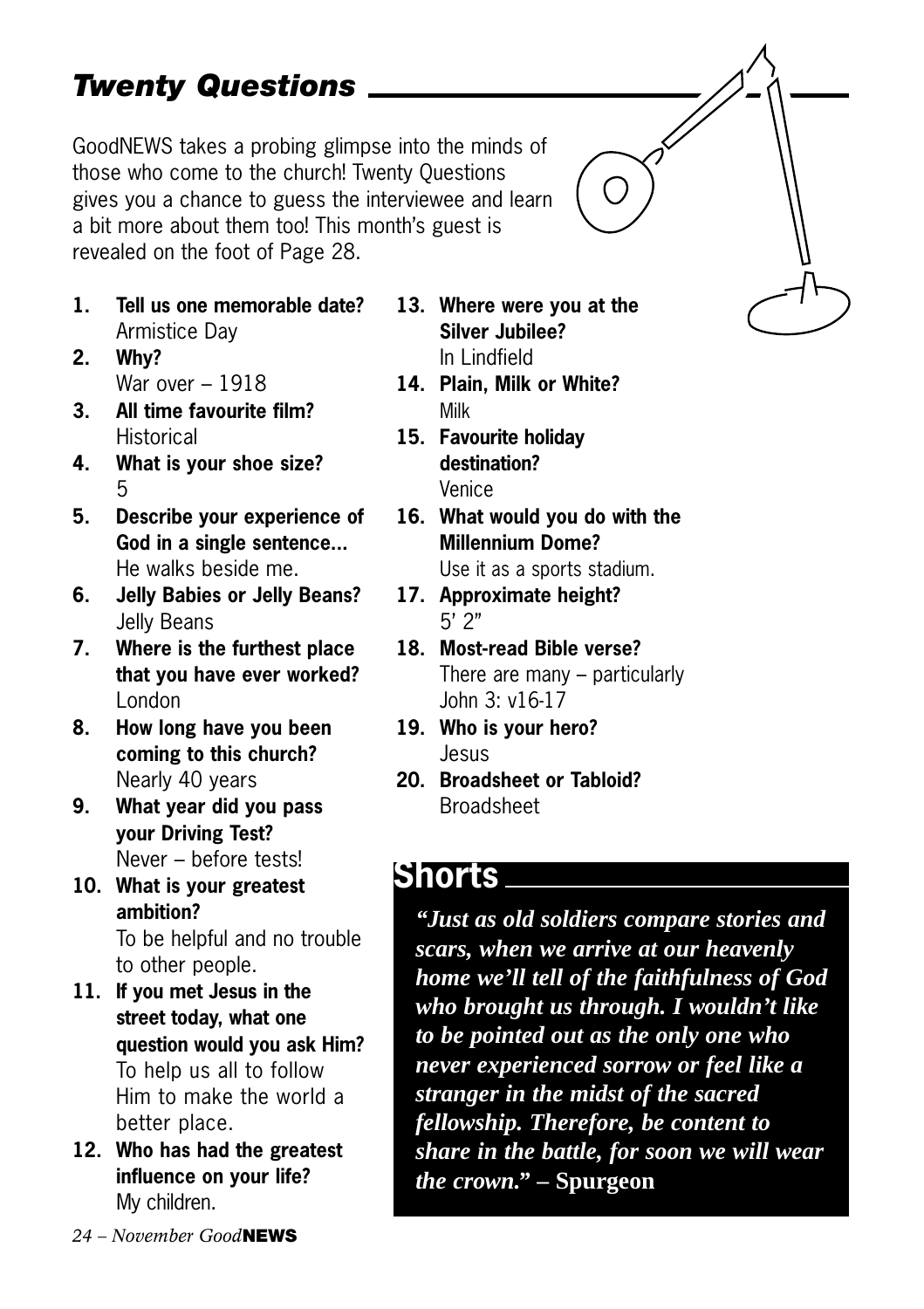## **Christ's church together**

In the last in our series remembering back to the chumber again some of the searage, we see again some of the **n the last in our series remembering back to the church thoughts and feelings that were shared in poetic form.** 

We unite at Ashburnham 2001 We knew God would bless us before we'd begun We shared in such fellowship, worship and fun Is this how God wants us to be?

We unite at Ashburnham 2001 The colours were marvellous in bright autumn sun But people by far are the best that God's done Is this how God wants us to be?

We unite at Ashburnham 2001 Our God to embrace and the devil to shun That Lindfield might share in the life of God's Son This is how God wants us to be!

Let us not forget all that was felt and said during UNITE2001, for the good of Christ's Kingdom. **What were YOU challenged about?**

Anon 11 mile at Achhurnham 2001 To meet, share, listen, the kids to have fun. The chatter at meal times quite deafened the ear But converse at prayer time - the prayers hard to hear. So from the heart comes this lament and this plea When sharing your prayer, don't pray to your knee! "Great is Thy faithfulness", the Lord showed us again Blue skies and sunshine, such beauty, no rain Blessed have we been in this time shared apart And our thanks and deep gratitude pour from the heart.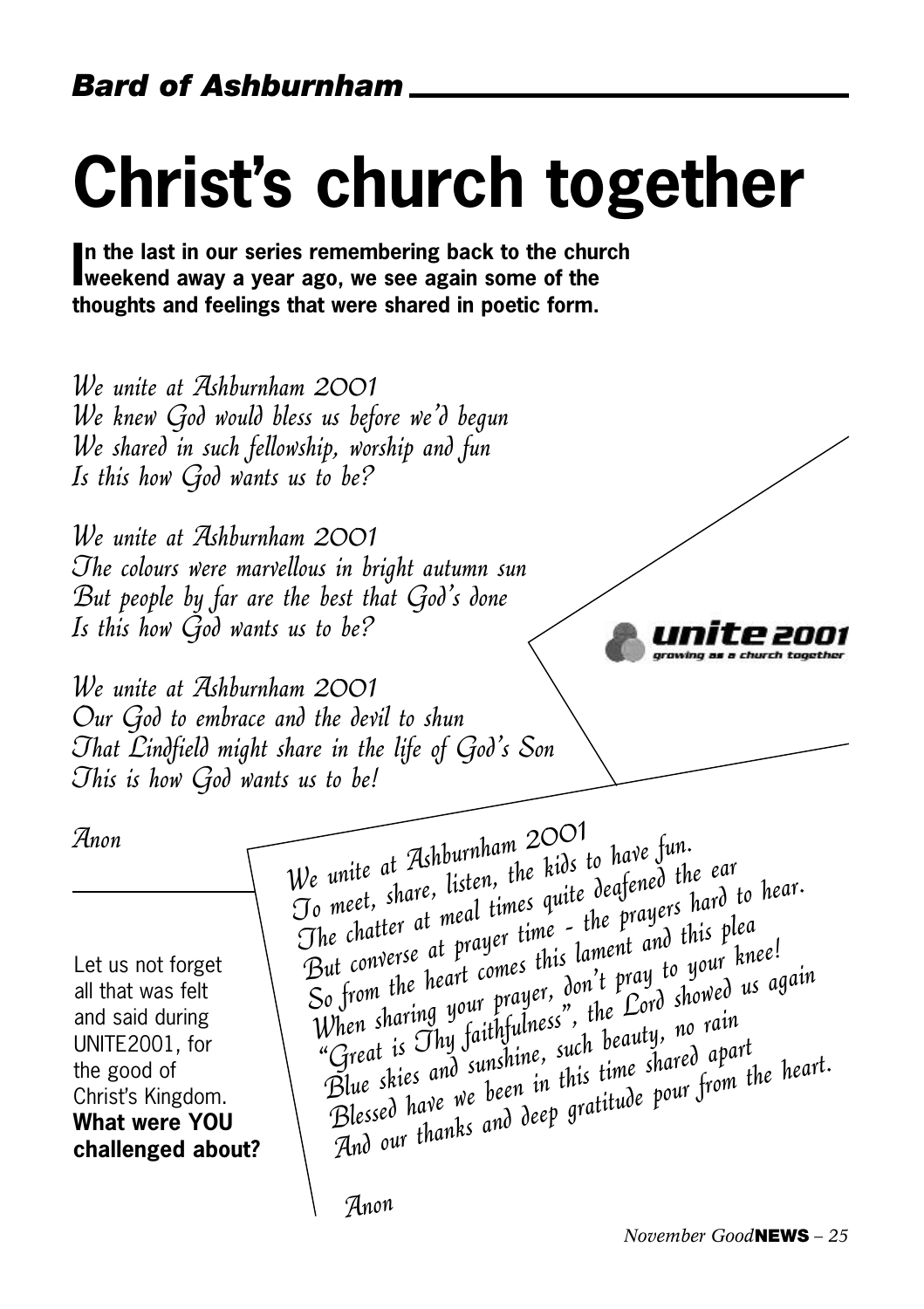# Moving on

A sort–of poem inspired by National Poetry Day in October.

Was there life after Brian died? Of course, at first I doubted and cried. Would I ever be happy again? All I felt was hurt and pain.

To counsellors I turned for help, The NHS and 'Cruise' as well. Their guidance and wisdom was just amazing; Perhaps my future wasn't fading!

The love and support of my family And friends and neighbours was plain to see. On them I called when I was low; I still thank God they helped me so.

So, five years on it's not so bad, There's lots to live for; I am glad I've found a new start and interests, too, Just as Brian would have wanted me to!

There will always be a hole in my heart For of me Brian was a special part. But I am grateful I have moved on With my Lord to depend upon.

God does provide a way to go, Even through pain that hurts you so. My memories now are treasured and dear. Brian would say, "Be happy, my dear!"

I hope and pray this may help and encourage others who have lost their life's partner. *Fo Tingley.*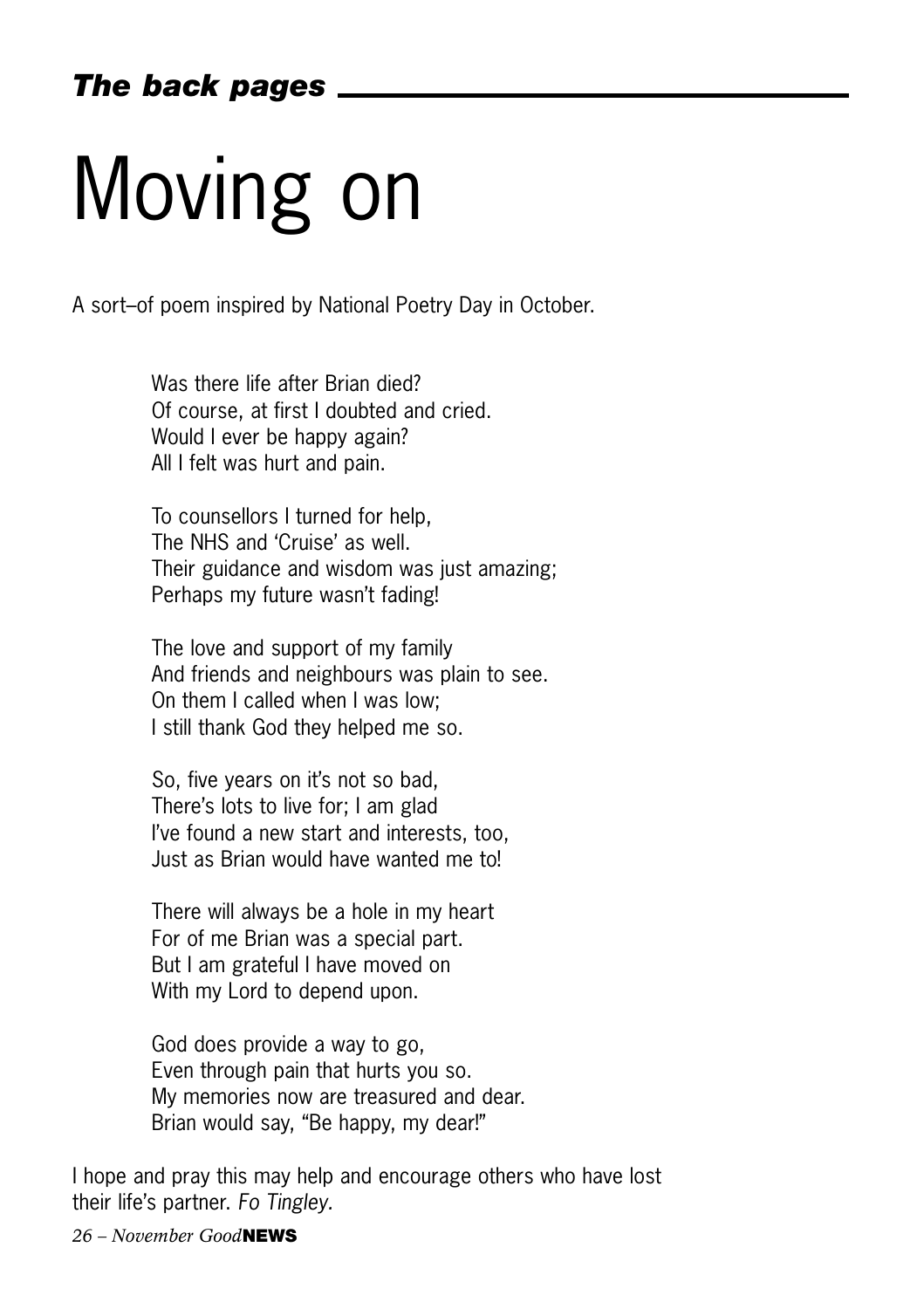## **Martyn Joseph on charity album collobration**

**Christian singer/songwriter, Martyn Joseph has been working with Christian Aid on a project which seeks to benefit the Landless Workers' Movement of Brazil (MST) – where he visited earlier in the year.** 

"I travelled to Rio in the company of Christian Aid and BBC Radio Wales to observe the work of the MST of Brazil" said Martyn. "It was an amazing trip of deep emotion, rich experience and challenge. One of the moments I will never forget was by the side of the road in a place called Campos. There, at an MST encampment, I saw the reality of the struggle for a group of courageous people, intent on obtaining justice and a piece of land on which to plant crops, raise homes and build a community. I made a promise to them that I would do whatever I could to tell their story and this CD is part of that promise".

The 6 track CD includes tracks donated by the likes of Tom Robinson and Ricky Ross (formerly of Deacon Blue). Also on the CD you'll find a live performance of the albums title track "Till the end" and a video of footage taken during Martyn's trip to

Brazil in March. All profits from the sale of the album will be going to support the work of MST – Joseph comments: "A lot of time and effort was donated free of charge to this project including a waiving of royalties and fees".

The CD, 'Till the end – for the MST' was launched at the Greenbelt Fesitval and is now available to purchase. More details from www.martynjoseph.com.

### Martyn Joseph LIVE at the Martlets Hall, Burgess Hill

### **Friday 13th December 2002**

"A depth, resonance and emotional punch, which belies comparison. One of acoustic music's most original voices" Q Magazine

Martlets Box Office: 01444 242888